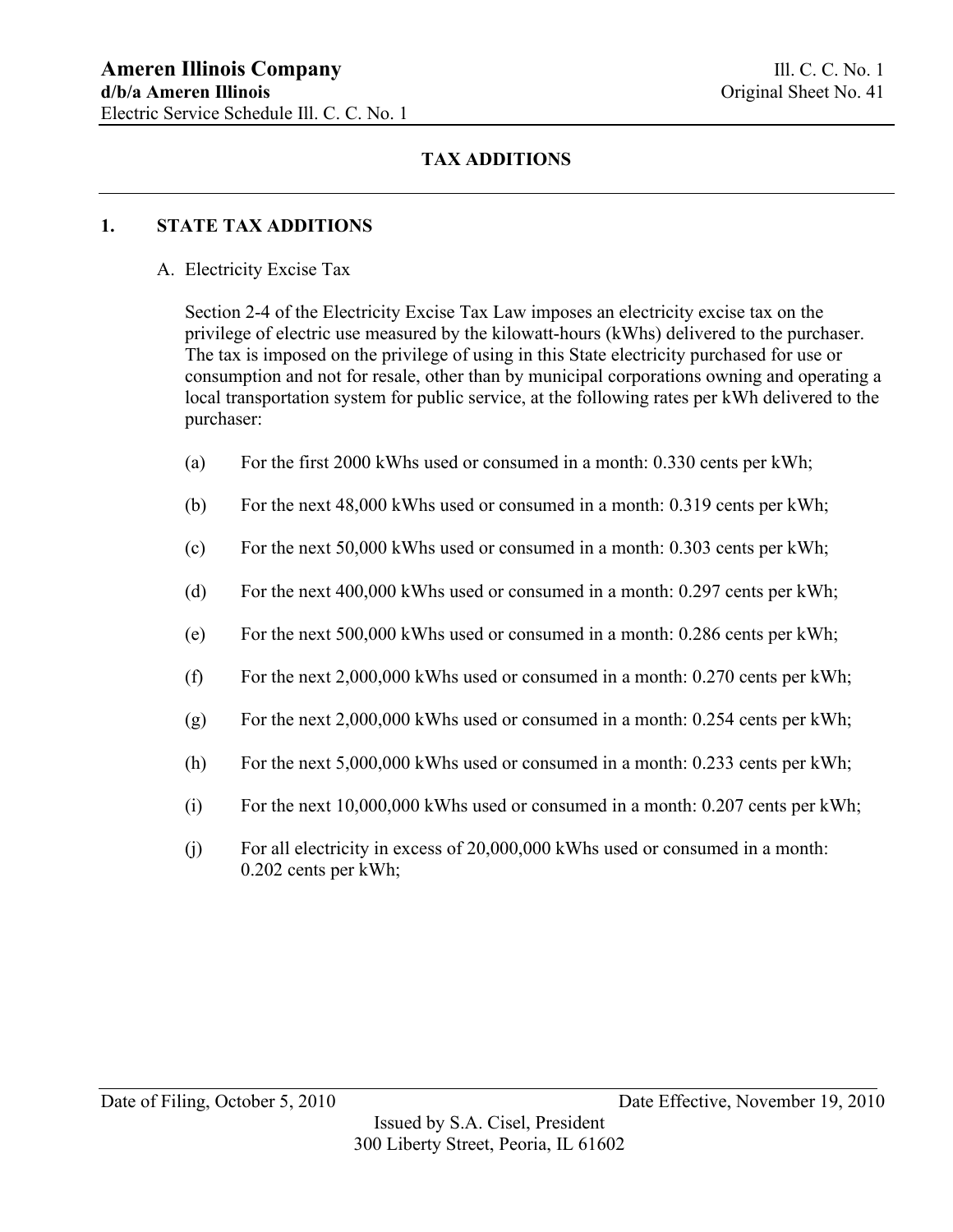Non-residential electric purchasers have the option to register with the Department of Revenue of the State of Illinois to become a self-assessing purchaser of electricity. In lieu of the foregoing rates, the tax is imposed on a self-assessing purchaser at the rate of 5.1% of the self-assessing purchaser's purchase price for all electricity distributed, supplied, furnished, sold, transmitted and delivered to the self-assessing purchaser in a month.

This tax shall be collected from the purchaser, other than a self assessing purchaser, by the Company and shall be remitted to the Department of Revenue of the State of Illinois. A self assessing purchaser is required to pay the tax directly to the Department of Revenue of the State of Illinois.

## \* B. EDT Cost Recovery

Section 1 of the Public Utilities Revenue Act imposes a Distribution Tax on the Company based on the quantity of electricity that is delivered in the State of Illinois. This tax is a replacement for the invested capital tax on electric utilities. In order to recover the Distribution Tax amount imposed upon the Company by the State of Illinois from Customers taking electric delivery service from the Company, the Company will collect from such Customers an EDT Cost Recovery based on the Customer's electric use as measured in kilowatt-hours (kWhs) which are delivered to the Customer. The EDT Cost Recovery charge to be applicable to each kWh delivered to Customers taking service under each applicable Rate is shown in the Delivery Charges Informational Sheet supplemental to the Rate MAP-P tariff.

The EDT Cost Recovery shall be shown as a separate line item on Customers bills.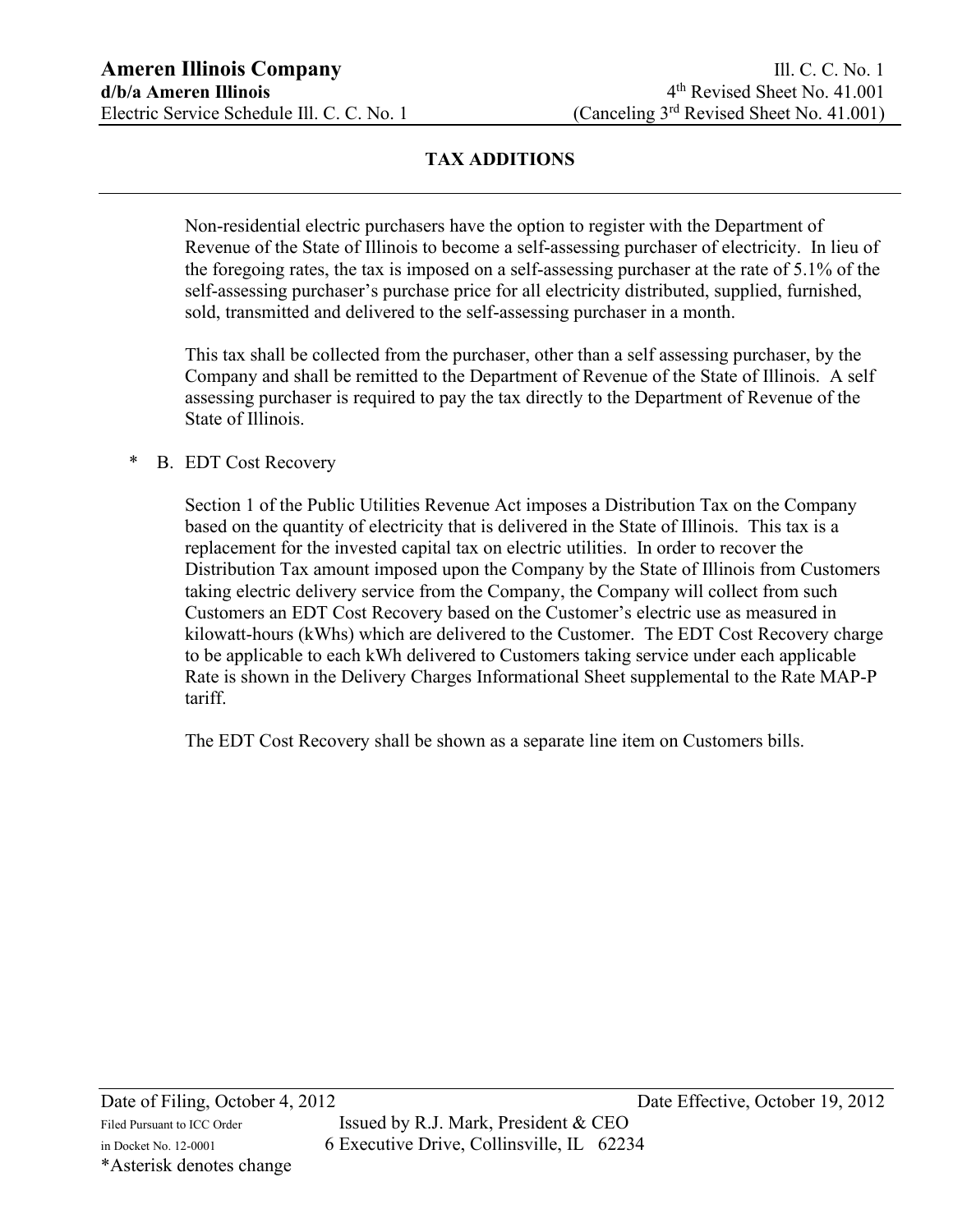## **2. MUNICIPAL TAX ADDITIONS**

Pursuant to the provisions of The Public Utilities Act, as amended, the Company will make an additional charge to its customers receiving service in municipalities imposing the tax authorized by Section 8-11-2 of the Illinois Municipal Code. Said additional charge will be separately shown on each such customer's bill and designated "Municipal Charge" or by a similar legend.

The tax additions shown on the following Sheets include an allowance of three percent of the tax to cover the administration expense associated with accounting and collection in accordance with Section 8-11-2 subsection 4 (c) of the Illinois Municipal Code.

The effective date for such additions will coincide with the date upon which billings become subject to the tax so levied.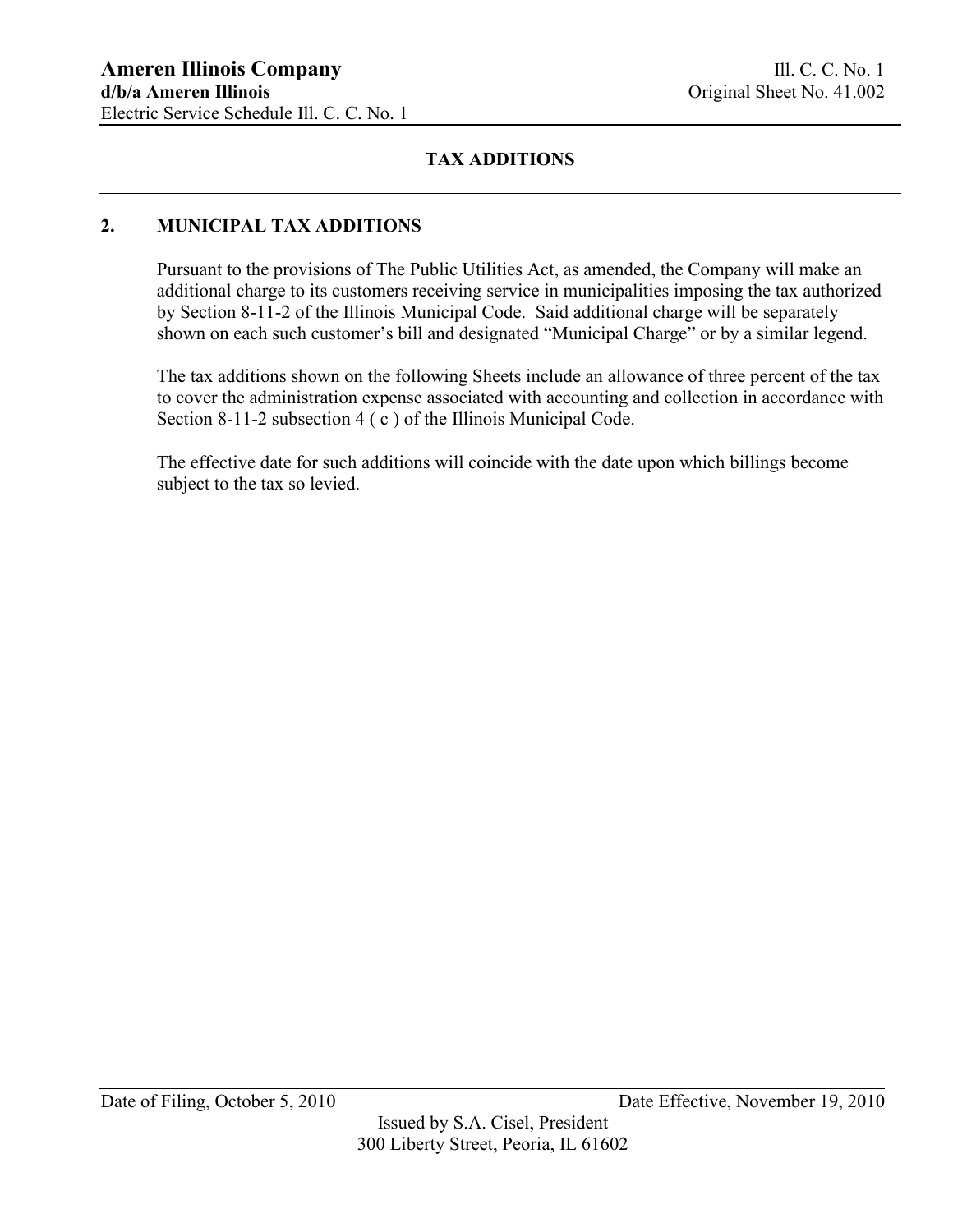### Rate Zone I

### Per kWh (Cents per kWh by Usage Block)

| Municipality      | A      | B      | $\mathbf C$ | D      | E      | $\mathbf{F}$ | G      | $\mathbf H$ | I      | J      | <b>Effective</b> |
|-------------------|--------|--------|-------------|--------|--------|--------------|--------|-------------|--------|--------|------------------|
| Albion            | 0.6283 | 0.4120 | 0.3708      | 0.3605 | 0.3502 | 0.3296       | 0.3245 | 0.3193      | 0.3142 | 0.3090 | 01/01/2022       |
| $\ast$            |        |        |             |        |        |              |        |             |        |        |                  |
| Alsey             | 0.6283 | 0.4120 | 0.3708      | 0.3605 | 0.3502 | 0.3296       | 0.3245 | 0.3193      | 0.3142 | 0.3090 | 08/01/2010       |
| Alto Pass         | 0.4027 | 0.2647 | 0.2379      | 0.2318 | 0.2245 | 0.2112       | 0.2081 | 0.2050      | 0.2019 | 0.1978 | 08/01/1999       |
| Alton $(1)$       | 0.6283 | 0.4120 | 0.3708      | 0.3605 | 0.3502 | 0.3296       | 0.3245 | 0.3193      | 0.3142 | 0.3090 | 09/01/2017       |
| Alton $(2)$       | 0.0628 | 0.0412 | 0.0371      | 0.0361 | 0.0350 | 0.0330       | 0.0324 | 0.0319      | 0.0314 | 0.0309 | 01/01/2018       |
| Arrowsmith        | 0.6283 | 0.4120 | 0.3708      | 0.3605 | 0.3502 | 0.3296       | 0.3245 | 0.3193      | 0.3142 | 0.3090 | 06/01/2010       |
| Ashland           | 0.5026 | 0.3296 | 0.2966      | 0.2884 | 0.2802 | 0.2637       | 0.2596 | 0.2554      | 0.2513 | 0.2472 | 08/01/2015       |
| Barry             | 0.3142 | 0.2060 | 0.1854      | 0.1803 | 0.1751 | 0.1648       | 0.1627 | 0.1597      | 0.1576 | 0.1545 | 05/01/2015       |
| <b>Baylis</b>     | 0.4614 | 0.3028 | 0.2719      | 0.2647 | 0.2575 | 0.2421       | 0.2379 | 0.2348      | 0.2307 | 0.2266 | 02/01/2000       |
| Beardstown        | 0.5150 | 0.3378 | 0.3039      | 0.2956 | 0.2874 | 0.2699       | 0.2657 | 0.2616      | 0.2575 | 0.2534 | 04/01/2000       |
| Belleville        | 0.5289 | 0.3904 | 0.3565      | 0.3168 | 0.2765 | 0.2763       | 0.2762 | 0.2761      | 0.2760 | 0.2758 | 06/01/2002       |
| Bellmont          | 0.6283 | 0.4120 | 0.3708      | 0.3605 | 0.3502 | 0.3296       | 0.3245 | 0.3193      | 0.3142 | 0.3090 | 01/01/2017       |
| Benton            | 0.6283 | 0.4120 | 0.3708      | 0.3605 | 0.3502 | 0.3296       | 0.3245 | 0.3193      | 0.3142 | 0.3090 | 01/01/2017       |
| <b>Blue Mound</b> | 0.2336 | 0.1532 | 0.1378      | 0.1340 | 0.1302 | 0.1226       | 0.1206 | 0.1188      | 0.1168 | 0.1148 | 03/01/1999       |
| <b>Bluffs</b>     | 0.4367 | 0.2863 | 0.2575      | 0.2503 | 0.2441 | 0.2297       | 0.2256 | 0.2225      | 0.2184 | 0.2153 | 11/01/1998       |
| Brookport         | 0.6283 | 0.4120 | 0.3708      | 0.3605 | 0.3502 | 0.3296       | 0.3245 | 0.3193      | 0.3142 | 0.3090 | 01/01/2020       |
| Buckley           | 0.4305 | 0.2822 | 0.2544      | 0.2472 | 0.2400 | 0.2256       | 0.2225 | 0.2184      | 0.2153 | 0.2112 | 06/01/2005       |
| Buckner           | 0.6283 | 0.4120 | 0.3708      | 0.3605 | 0.3502 | 0.3296       | 0.3245 | 0.3193      | 0.3142 | 0.3090 | 05/01/2011       |
| Bush              | 0.4120 | 0.2699 | 0.2431      | 0.2369 | 0.2297 | 0.2163       | 0.2132 | 0.2091      | 0.2060 | 0.2029 | 12/01/1998       |
| $\ast$            |        |        |             |        |        |              |        |             |        |        |                  |
| Camargo           | 0.4295 | 0.2822 | 0.2534      | 0.2462 | 0.2400 | 0.2256       | 0.2225 | 0.2184      | 0.2153 | 0.2112 | 08/01/1999       |
| Cambria           | 0.3873 | 0.2534 | 0.2287      | 0.2225 | 0.2153 | 0.2029       | 0.1998 | 0.1967      | 0.1936 | 0.1906 | 10/01/1998       |
| Camp Point        | 0.3420 | 0.2245 | 0.2019      | 0.1957 | 0.1906 | 0.1792       | 0.1761 | 0.1741      | 0.1710 | 0.1679 | 08/01/1999       |
| Canton            | 0.4305 | 0.2822 | 0.2544      | 0.2472 | 0.2400 | 0.2256       | 0.2225 | 0.2184      | 0.2153 | 0.2122 | 08/01/1999       |
| Carbondale        | 0.4594 | 0.3008 | 0.2709      | 0.2637 | 0.2554 | 0.2410       | 0.2369 | 0.2328      | 0.2297 | 0.2256 | 09/01/1999       |
| Carterville       | 0.4130 | 0.2709 | 0.2441      | 0.2369 | 0.2307 | 0.2173       | 0.2132 | 0.2101      | 0.2070 | 0.2029 | 11/01/1999       |
| Caseyville        | 0.3047 | 0.1997 | 0.1797      | 0.1748 | 0.1697 | 0.1598       | 0.1573 | 0.1548      | 0.1523 | 0.1499 | 12/01/1998       |
|                   |        |        |             |        |        |              |        |             |        |        |                  |
| Charleston        | 0.2925 | 0.1916 | 0.1730      | 0.1679 | 0.1627 | 0.1535       | 0.1514 | 0.1483      | 0.1463 | 0.1442 | 08/01/1999       |
| Clay City         | 0.2596 | 0.1700 | 0.1535      | 0.1494 | 0.1442 | 0.1360       | 0.1339 | 0.1318      | 0.1298 | 0.1277 | 04/01/2004       |
| Clayton           | 0.2657 | 0.1741 | 0.1566      | 0.1524 | 0.1483 | 0.1401       | 0.1370 | 0.1349      | 0.1329 | 0.1308 | 03/01/2000       |
|                   |        |        |             |        |        |              |        |             |        |        |                  |

|               | Usage Block Definitions: |            |                                 |
|---------------|--------------------------|------------|---------------------------------|
| А             | first                    | 2,000      | kWh used or consumed in a month |
| B             | next                     | 48,000     | kWh used or consumed in a month |
| $\mathcal{C}$ | next                     | 50,000     | kWh used or consumed in a month |
| D             | next                     | 400,000    | kWh used or consumed in a month |
| E             | next                     | 500,000    | kWh used or consumed in a month |
| F             | next                     | 2,000,000  | kWh used or consumed in a month |
| G             | next                     | 2,000,000  | kWh used or consumed in a month |
| H             | next                     | 5,000,000  | kWh used or consumed in a month |
|               | next                     | 10,000,000 | kWh used or consumed in a month |
|               | all over                 | 20,000,000 | kWh used or consumed in a month |

(1) Applicable to all customers except customers certified by DCEO under 65 ILCS 5/8-11-2 (4) (3).

(2) Applicable only to customers certified by DCEO under 65 ILCS 5/8-11-2 (4) (3).

Pursuant to Municipal Ordinance Issued by R.J. Mark, President & CEO 10 Executive Drive, Collinsville, IL 62234

\*Asterisk denotes change

Date of Filing, January 21, 2022 Date Effective, February 1, 2022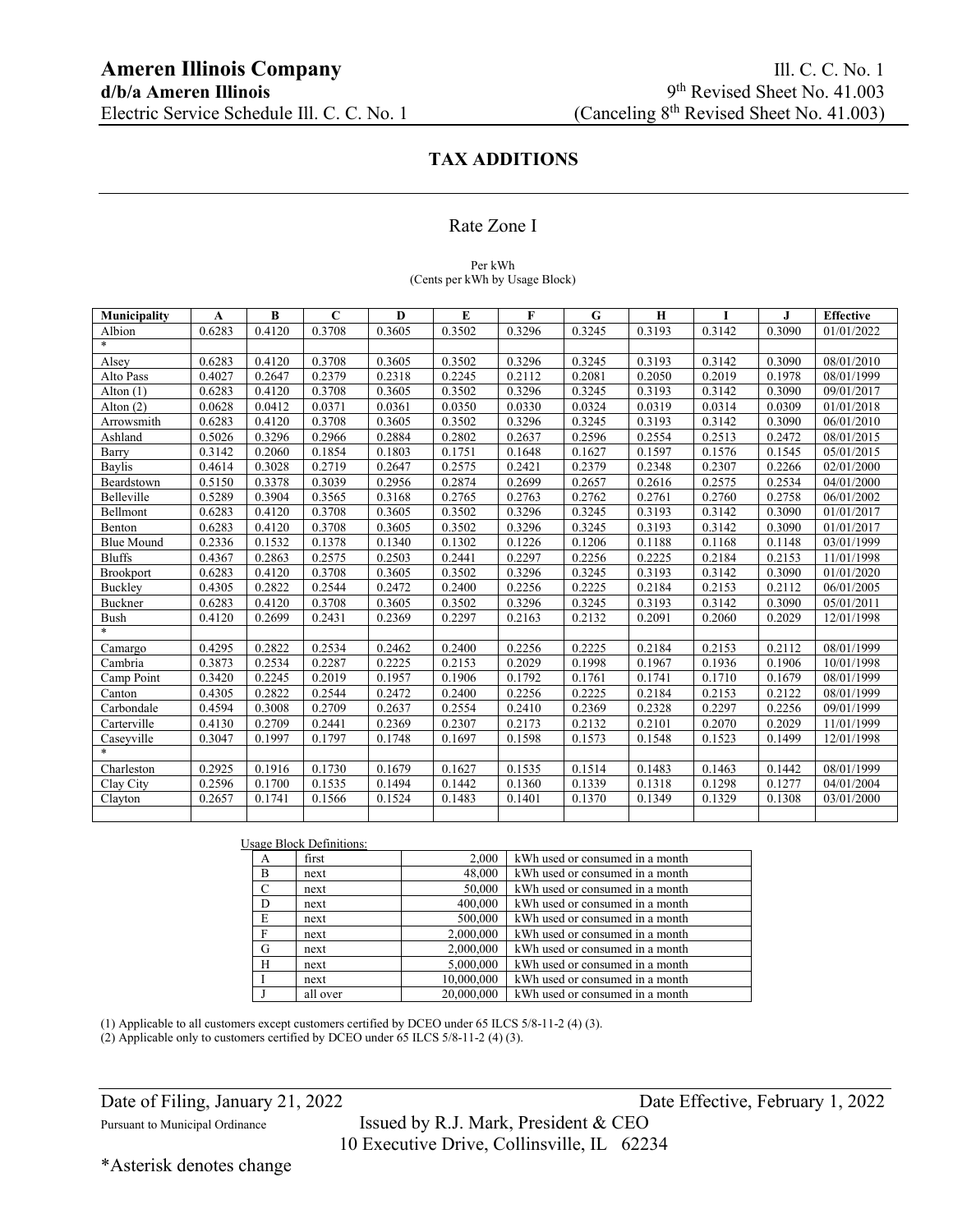### Rate Zone I

#### Per kWh (Cents per kWh by Usage Block*)*

| Municipality         | A      | $\bf{B}$ | $\mathbf C$ | D      | E      | $\mathbf{F}$ | G      | $\mathbf H$ | T      | J.     | <b>Effective</b> |
|----------------------|--------|----------|-------------|--------|--------|--------------|--------|-------------|--------|--------|------------------|
| Cobden               | 0.6283 | 0.4120   | 0.3708      | 0.3605 | 0.3502 | 0.3296       | 0.3245 | 0.3193      | 0.3142 | 0.3090 | 02/01/2016       |
| Crainville           | 0.3996 | 0.2627   | 0.2359      | 0.2297 | 0.2235 | 0.2101       | 0.2070 | 0.2029      | 0.1998 | 0.1967 | 11/01/1998       |
| Crossville           | 0.4573 | 0.2997   | 0.2699      | 0.2627 | 0.2544 | 0.2400       | 0.2359 | 0.2328      | 0.2287 | 0.2245 | 08/01/1999       |
| Desoto               | 0.6283 | 0.4120   | 0.3708      | 0.3605 | 0.3502 | 0.3296       | 0.3245 | 0.3193      | 0.3142 | 0.3090 | 01/01/2016       |
| Dowell               | 0.4089 | 0.2678   | 0.2410      | 0.2348 | 0.2276 | 0.2142       | 0.2112 | 0.2081      | 0.2039 | 0.2009 | 12/01/1998       |
| East Alton           | 0.6283 | 0.4120   | 0.3708      | 0.3605 | 0.3502 | 0.3296       | 0.3245 | 0.3193      | 0.3142 | 0.3090 | 06/01/2010       |
| East St. Louis       | 0.6283 | 0.4120   | 0.3708      | 0.3605 | 0.3502 | 0.3296       | 0.3245 | 0.3193      | 0.3142 | 0.3090 | 01/01/2016       |
| Edgewood             | 0.4522 | 0.2966   | 0.2668      | 0.2596 | 0.2524 | 0.2369       | 0.2338 | 0.2297      | 0.2256 | 0.2225 | 08/01/1999       |
| Edwardsville         | 0.3909 | 0.2564   | 0.2307      | 0.2242 | 0.2178 | 0.2051       | 0.2019 | 0.1987      | 0.1954 | 0.1922 | 02/01/2002       |
| Effingham            | 0.1421 | 0.0927   | 0.0834      | 0.0814 | 0.0793 | 0.0742       | 0.0731 | 0.0721      | 0.0711 | 0.0700 | 12/01/1998       |
| Elkville             | 0.6283 | 0.4120   | 0.3708      | 0.3605 | 0.3502 | 0.3296       | 0.3245 | 0.3193      | 0.3142 | 0.3090 | 09/01/2013       |
| Elsah                | 0.4594 | 0.3018   | 0.2719      | 0.2637 | 0.2565 | 0.2410       | 0.2379 | 0.2338      | 0.2297 | 0.2266 | 08/01/1999       |
| Energy               | 0.3883 | 0.2544   | 0.2287      | 0.2225 | 0.2163 | 0.2039       | 0.2009 | 0.1978      | 0.1936 | 0.1906 | 01/01/1999       |
| Exeter               | 0.5026 | 0.3296   | 0.2966      | 0.2884 | 0.2802 | 0.2637       | 0.2596 | 0.2554      | 0.2513 | 0.2472 | 11/01/2011       |
| <b>Fairmont City</b> | 0.4048 | 0.2657   | 0.2390      | 0.2318 | 0.2256 | 0.2122       | 0.2091 | 0.2060      | 0.2019 | 0.1988 | 08/01/1999       |
| *Fairview Heights    | 0.6283 | 0.4120   | 0.3708      | 0.3605 | 0.3502 | 0.3296       | 0.3245 | 0.3193      | 0.3142 | 0.3090 | 01/01/2021       |
| Fisher               | 0.2719 | 0.1782   | 0.1607      | 0.1566 | 0.1514 | 0.1432       | 0.1411 | 0.1380      | 0.1360 | 0.1339 | 07/01/1999       |
| Foosland             | 0.4717 | 0.3090   | 0.2781      | 0.2709 | 0.2627 | 0.2472       | 0.2441 | 0.2400      | 0.2359 | 0.2318 | 05/01/2002       |
| Forrest              | 0.4470 | 0.2925   | 0.2637      | 0.2565 | 0.2493 | 0.2348       | 0.2307 | 0.2266      | 0.2235 | 0.2194 | 08/01/1999       |
| Freeman Spur         | 0.4089 | 0.2678   | 0.2410      | 0.2348 | 0.2276 | 0.2142       | 0.2112 | 0.2081      | 0.2039 | 0.2009 | 10/01/1998       |
| Gibson (Gibson)      | 0.2853 | 0.1864   | 0.1679      | 0.1638 | 0.1586 | 0.1494       | 0.1473 | 0.1452      | 0.1421 | 0.1401 | 08/01/1999       |
| Glasford             | 0.4398 | 0.2884   | 0.2596      | 0.2524 | 0.2451 | 0.2307       | 0.2276 | 0.2235      | 0.2204 | 0.2163 | 09/01/2006       |
| Grafton              | 0.6283 | 0.4120   | 0.3708      | 0.3605 | 0.3502 | 0.3296       | 0.3245 | 0.3193      | 0.3142 | 0.3090 | 09/01/2018       |
| <b>Grand Tower</b>   | 0.4141 | 0.2719   | 0.2441      | 0.2379 | 0.2307 | 0.2173       | 0.2142 | 0.2101      | 0.2070 | 0.2039 | 02/01/1999       |
| Griggsville          | 0.4666 | 0.3059   | 0.2750      | 0.2678 | 0.2596 | 0.2451       | 0.2410 | 0.2369      | 0.2328 | 0.2297 | 05/01/2004       |
| Hamilton (1)         | 0.3958 | 0.2596   | 0.2336      | 0.2271 | 0.2206 | 0.2076       | 0.2045 | 0.2012      | 0.1980 | 0.1947 | 07/01/2015       |
| Hanaford (Logan)     | 0.3842 | 0.2513   | 0.2266      | 0.2204 | 0.2142 | 0.2009       | 0.1978 | 0.1947      | 0.1916 | 0.1885 | 08/01/1999       |
| Hartford             | 0.1710 | 0.1123   | 0.1009      | 0.0979 | 0.0958 | 0.0896       | 0.0886 | 0.0876      | 0.0855 | 0.1845 | 03/01/1999       |
| Henning              | 0.2513 | 0.1648   | 0.1483      | 0.1442 | 0.1401 | 0.1318       | 0.1298 | 0.1277      | 0.1257 | 0.1236 | 09/01/2018       |
| Hindsboro            | 0.4244 | 0.2781   | 0.2503      | 0.2431 | 0.2369 | 0.2225       | 0.2194 | 0.2153      | 0.2122 | 0.2091 | 08/01/1999       |
| Hoopeston            | 0.4481 | 0.2936   | 0.2637      | 0.2565 | 0.2493 | 0.2348       | 0.2307 | 0.2276      | 0.2235 | 0.2204 | 08/01/1999       |
| Johnston City        | 0.4069 | 0.2668   | 0.2400      | 0.2338 | 0.2266 | 0.2132       | 0.2101 | 0.2070      | 0.2039 | 0.1998 | 10/01/1998       |
|                      |        |          |             |        |        |              |        |             |        |        |                  |

| 2,000<br>kWh used or consumed in a month<br>first<br>A<br>B<br>48,000<br>kWh used or consumed in a month<br>next |  |
|------------------------------------------------------------------------------------------------------------------|--|
|                                                                                                                  |  |
|                                                                                                                  |  |
| $\mathcal{C}$<br>50,000<br>kWh used or consumed in a month<br>next                                               |  |
| D<br>400,000<br>kWh used or consumed in a month<br>next                                                          |  |
| E<br>500,000<br>kWh used or consumed in a month<br>next                                                          |  |
| F<br>2,000,000<br>kWh used or consumed in a month<br>next                                                        |  |
| G<br>2,000,000<br>kWh used or consumed in a month<br>next                                                        |  |
| 5,000,000<br>H<br>kWh used or consumed in a month<br>next                                                        |  |
| 10,000,000<br>kWh used or consumed in a month<br>next                                                            |  |
| 20,000,000<br>kWh used or consumed in a month<br>all over                                                        |  |

(1) The City of Hamilton and all public school districts and public schools within the City of Hamilton shall be exempt from this municipal tax.

Date of Filing, December 15, 2020 Date Effective, January 1, 2021

Filed Pursuant to Municipal Ordinance Issued by R.J. Mark, President & CEO 10 Executive Drive, Collinsville, IL 62234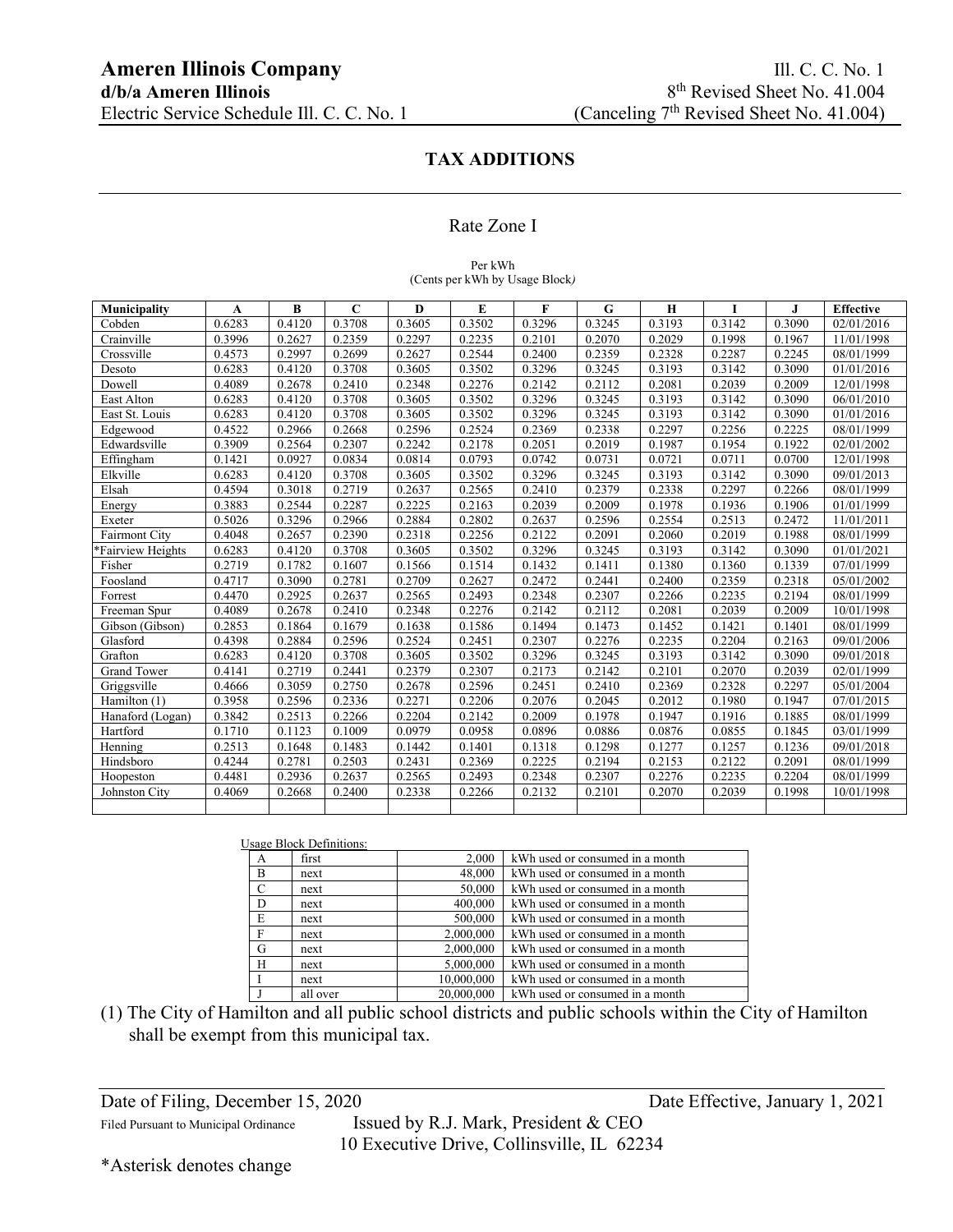### Rate Zone I

#### Per kWh (Cents per kWh by Usage Block)

| <b>Municipality</b> | A      | B      | $\mathbf C$ | D      | E      | F      | G      | H      |        | J      | <b>Effective</b> |
|---------------------|--------|--------|-------------|--------|--------|--------|--------|--------|--------|--------|------------------|
| Joppa               | 0.2297 | 0.1504 | 0.1349      | 0.1318 | 0.1277 | 0.1205 | 0.1185 | 0.1164 | 0.1143 | 0.1133 | 08/01/1999       |
| Kampsville          | 0.1916 | 0.1257 | 0.1133      | 0.1102 | 0.1071 | 0.1009 | 0.0989 | 0.0979 | 0.0958 | 0.0948 | 08/01/1999       |
| Kansas              | 0.2070 | 0.1360 | 0.1226      | 0.1195 | 0.1154 | 0.1092 | 0.1071 | 0.1051 | 0.1040 | 0.1020 | 08/01/1999       |
| Loami               | 0.6283 | 0.4120 | 0.3708      | 0.3605 | 0.3502 | 0.3296 | 0.3245 | 0.3193 | 0.3142 | 0.3090 | 01/01/2018       |
| Loda                | 0.2688 | 0.1761 | 0.1586      | 0.1545 | 0.1494 | 0.1411 | 0.1391 | 0.1360 | 0.1339 | 0.1318 | 01/01/1999       |
| Ludlow              | 0.4923 | 0.3234 | 0.2905      | 0.2833 | 0.2750 | 0.2585 | 0.2544 | 0.2503 | 0.2462 | 0.2421 | 08/01/1999       |
| Madison             | 0.5657 | 0.3709 | 0.3338      | 0.3246 | 0.3153 | 0.2967 | 0.2921 | 0.2875 | 0.2828 | 0.2782 | 06/01/1999       |
| Marion              | 0.3142 | 0.2060 | 0.1854      | 0.1803 | 0.1751 | 0.1648 | 0.1627 | 0.1597 | 0.1576 | 0.1545 | 06/01/2013       |
| Mattoon             | 0.6283 | 0.4120 | 0.3708      | 0.3605 | 0.3502 | 0.3296 | 0.3245 | 0.3193 | 0.3142 | 0.3090 | 03/01/2016       |
| Maunie              | 0.1772 | 0.1164 | 0.1051      | 0.1020 | 0.0989 | 0.0927 | 0.0917 | 0.0906 | 0.0886 | 0.0876 | 08/01/1999       |
| Milton              | 0.3142 | 0.2060 | 0.1854      | 0.1803 | 0.1751 | 0.1648 | 0.1627 | 0.1597 | 0.1576 | 0.1545 | 10/01/2011       |
| Mound City          | 0.4923 | 0.3224 | 0.2905      | 0.2822 | 0.2740 | 0.2585 | 0.2544 | 0.2503 | 0.2462 | 0.2421 | 08/01/1999       |
| Mounds              | 0.4542 | 0.2977 | 0.2678      | 0.2606 | 0.2534 | 0.2379 | 0.2348 | 0.2307 | 0.2276 | 0.2235 | 08/01/1999       |
| Mt. Sterling        | 0.4511 | 0.2956 | 0.2668      | 0.2585 | 0.2513 | 0.2369 | 0.2328 | 0.2297 | 0.2256 | 0.2225 | 02/01/1999       |
| Moweaqua            | 0.2699 | 0.1772 | 0.1597      | 0.1545 | 0.1504 | 0.1421 | 0.1391 | 0.1370 | 0.1349 | 0.1329 | 08/01/1999       |
| Murrayville         | 0.4378 | 0.2874 | 0.2585      | 0.2513 | 0.2441 | 0.2297 | 0.2266 | 0.2225 | 0.2194 | 0.2153 | 08/01/2006       |
| Nauvoo              | 0.6283 | 0.4120 | 0.3708      | 0.3605 | 0.3502 | 0.3296 | 0.3245 | 0.3193 | 0.3142 | 0.3090 | 09/01/2021       |
| Nebo                | 0.3142 | 0.2060 | 0.1854      | 0.1803 | 0.1751 | 0.1648 | 0.1627 | 0.1597 | 0.1576 | 0.1545 | 06/01/2012       |
| Neoga               | 0.4408 | 0.2894 | 0.2606      | 0.2534 | 0.2462 | 0.2318 | 0.2276 | 0.2245 | 0.2204 | 0.2173 | 08/01/1999       |
| New Canton          | 0.6283 | 0.4120 | 0.3708      | 0.3605 | 0.3502 | 0.3296 | 0.3245 | 0.3193 | 0.3142 | 0.3090 | 01/01/2017       |
| New Haven           | 0.4398 | 0.2884 | 0.2596      | 0.2524 | 0.2451 | 0.2307 | 0.2266 | 0.2235 | 0.2194 | 0.2163 | 07/01/1999       |
| Newman              | 0.4275 | 0.2802 | 0.2524      | 0.2451 | 0.2390 | 0.2245 | 0.2215 | 0.2173 | 0.2142 | 0.2101 | 08/01/2006       |
| Nokomis             | 0.4481 | 0.2936 | 0.2647      | 0.2575 | 0.2503 | 0.2348 | 0.2318 | 0.2276 | 0.2245 | 0.2204 | 06/01/1999       |
| *O'Fallon           | 0.5265 | 0.3452 | 0.3107      | 0.3021 | 0.2935 | 0.2762 | 0.2719 | 0.2676 | 0.2633 | 0.2589 | 01/01/2022       |
| Olmsted             | 0.5541 | 0.3636 | 0.3275      | 0.3183 | 0.3090 | 0.2905 | 0.2863 | 0.2822 | 0.2771 | 0.2730 | 12/01/1999       |
| Oneida              | 0.3142 | 0.2060 | 0.1854      | 0.1803 | 0.1751 | 0.1648 | 0.1622 | 0.1597 | 0.1576 | 0.1545 | 02/01/2014       |
| Orient              | 0.1720 | 0.1123 | 0.1009      | 0.0989 | 0.0958 | 0.0896 | 0.0886 | 0.0876 | 0.0855 | 0.0845 | 06/01/1999       |
| Pana                | 0.6283 | 0.4120 | 0.3708      | 0.3605 | 0.3502 | 0.3296 | 0.3245 | 0.3193 | 0.3142 | 0.3090 | 01/01/2020       |
| Paris               | 0.4985 | 0.3265 | 0.2946      | 0.2863 | 0.2781 | 0.2616 | 0.2575 | 0.2534 | 0.2493 | 0.2451 | 08/01/1999       |
| Pawnee              | 0.4450 | 0.2925 | 0.2627      | 0.2554 | 0.2482 | 0.2338 | 0.2297 | 0.2266 | 0.2225 | 0.2194 | 05/01/1999       |
| Perry               | 0.1679 | 0.1102 | 0.0989      | 0.0968 | 0.0937 | 0.0886 | 0.0865 | 0.0855 | 0.0845 | 0.0824 | 07/01/1999       |
| Pesotum             | 0.4285 | 0.2812 | 0.2534      | 0.2462 | 0.2390 | 0.2245 | 0.2215 | 0.2173 | 0.2142 | 0.2112 | 08/01/1999       |
| Piper City          | 0.5150 | 0.3378 | 0.3039      | 0.2956 | 0.2874 | 0.2699 | 0.2657 | 0.2616 | 0.2575 | 0.2534 | 02/01/2014       |

### Usage Block Definitions:

| A             | first    | 2,000      | kWh used or consumed in a month |
|---------------|----------|------------|---------------------------------|
| B             | next     | 48,000     | kWh used or consumed in a month |
| $\mathcal{C}$ | next     | 50,000     | kWh used or consumed in a month |
| D             | next     | 400,000    | kWh used or consumed in a month |
| E             | next     | 500,000    | kWh used or consumed in a month |
| $\mathbf{F}$  | next     | 2,000,000  | kWh used or consumed in a month |
| G             | next     | 2,000,000  | kWh used or consumed in a month |
| H             | next     | 5,000,000  | kWh used or consumed in a month |
|               | next     | 10,000,000 | kWh used or consumed in a month |
|               | all over | 20,000,000 | kWh used or consumed in a month |

Date of Filing, November 22, 2021 Date Effective, January 1, 2022

Pursuant to Municipal Ordinance Issued by R.J. Mark, President & CEO 10 Executive Drive, Collinsville, IL 62234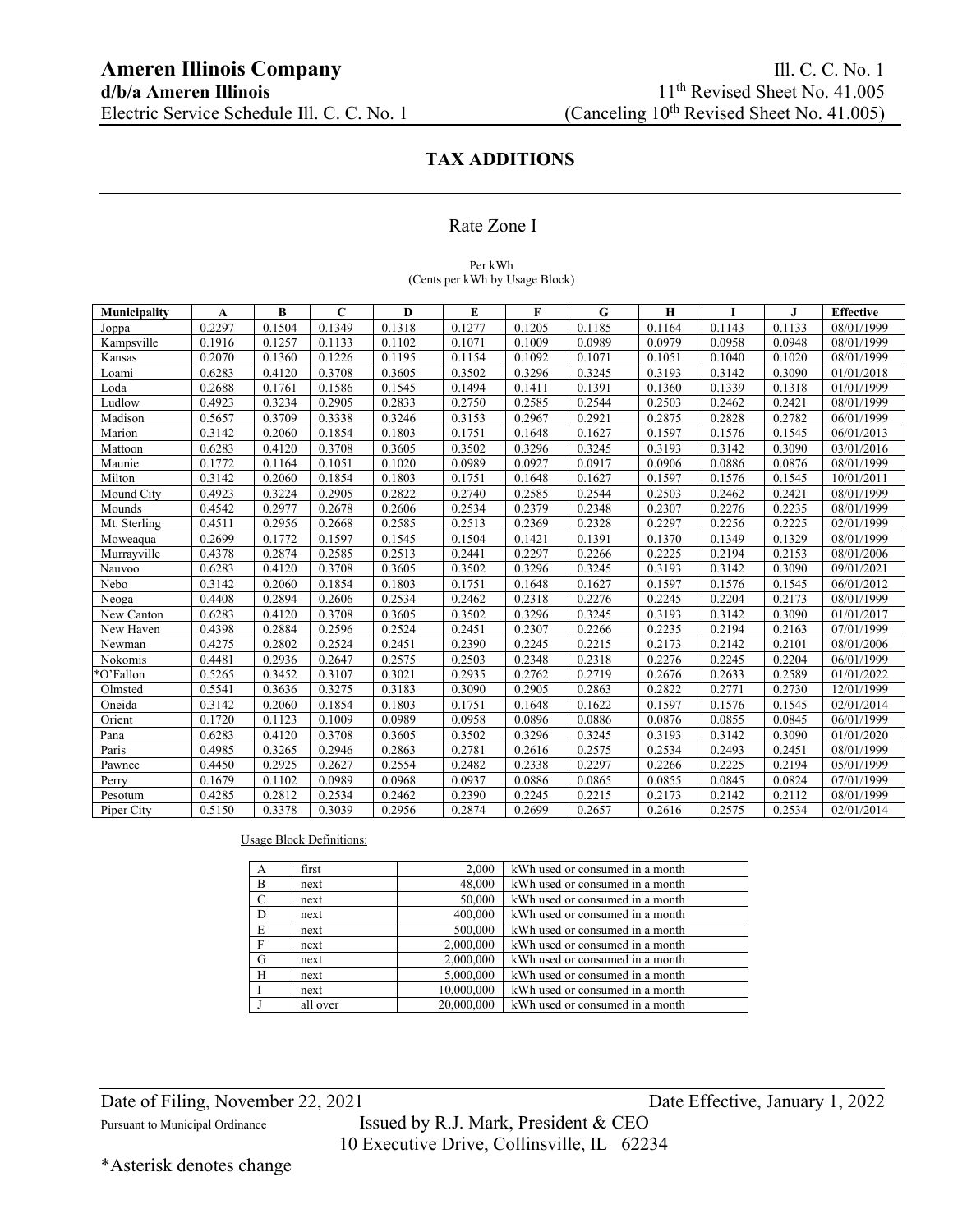### Rate Zone I

#### Per kWh (Cents per kWh by Usage Block)

| Municipality           | A      | В      | $\mathbf C$ | D      | E      | F      | G      | H      |        | J.     | <b>Effective</b> |
|------------------------|--------|--------|-------------|--------|--------|--------|--------|--------|--------|--------|------------------|
| Pittsburg              | 0.6283 | 0.4120 | 0.3708      | 0.3605 | 0.3502 | 0.3296 | 0.3245 | 0.3193 | 0.3142 | 0.3090 | 07/01/2015       |
| Pontoon Beach          | 0.5144 | 0.3481 | 0.3094      | 0.3090 | 0.2987 | 0.2884 | 0.2781 | 0.2678 | 0.2575 | 0.2472 | 06/01/1999       |
| Pulaski                | 0.4604 | 0.3018 | 0.2719      | 0.2647 | 0.2565 | 0.2421 | 0.2379 | 0.2338 | 0.2307 | 0.2266 | 04/01/2000       |
| Rankin                 | 0.4563 | 0.2987 | 0.2688      | 0.2616 | 0.2544 | 0.2390 | 0.2359 | 0.2318 | 0.2276 | 0.2245 | 08/01/1999       |
| Roodhouse              | 0.4779 | 0.3131 | 0.2822      | 0.2740 | 0.2657 | 0.2503 | 0.2462 | 0.2431 | 0.2390 | 0.2348 | 08/01/1999       |
| Roxana                 | 0.3142 | 0.2060 | 0.1854      | 0.1803 | 0.1751 | 0.1648 | 0.1622 | 0.1597 | 0.1571 | 0.1545 | 05/01/2011       |
| Royalton               | 0.4099 | 0.2688 | 0.2421      | 0.2348 | 0.2287 | 0.2153 | 0.2122 | 0.2081 | 0.2050 | 0.2019 | 08/01/1999       |
| Sadorus                | 0.3121 | 0.2050 | 0.1844      | 0.1792 | 0.1741 | 0.1638 | 0.1617 | 0.1586 | 0.1566 | 0.1535 | 06/01/1999       |
| Sesser                 | 0.4110 | 0.2688 | 0.2421      | 0.2359 | 0.2287 | 0.2153 | 0.2122 | 0.2091 | 0.2050 | 0.2019 | 07/01/1999       |
| Sheldon                | 0.4717 | 0.3090 | 0.2781      | 0.2709 | 0.2627 | 0.2472 | 0.2431 | 0.2400 | 0.2359 | 0.2318 | 09/01/2002       |
| South Roxana           | 0.6283 | 0.4120 | 0.3708      | 0.3605 | 0.3502 | 0.3296 | 0.3245 | 0.3193 | 0.3142 | 0.3090 | 04/01/2011       |
| *St. Elmo              | 0.2812 | 0.1839 | 0.1655      | 0.1612 | 0.1569 | 0.1471 | 0.1449 | 0.1428 | 0.1406 | 0.1384 | 05/01/2018       |
| Strasburg              | 0.1751 | 0.1154 | 0.1040      | 0.1009 | 0.0979 | 0.0917 | 0.0906 | 0.0896 | 0.0876 | 0.0865 | 01/01/1999       |
| Tamms                  | 0.4717 | 0.3090 | 0.2781      | 0.2709 | 0.2627 | 0.2472 | 0.2431 | 0.2400 | 0.2359 | 0.2318 | 05/01/2002       |
| Taylorville            | 0.3770 | 0.2472 | 0.2225      | 0.2163 | 0.2101 | 0.1978 | 0.1947 | 0.1916 | 0.1885 | 0.1854 | 01/01/2009       |
| Valier                 | 0.3924 | 0.2575 | 0.2318      | 0.2245 | 0.2184 | 0.2060 | 0.2029 | 0.1998 | 0.1957 | 0.1926 | 08/01/1999       |
| Vermont                | 0.3893 | 0.2554 | 0.2297      | 0.2235 | 0.2173 | 0.2039 | 0.2009 | 0.1978 | 0.1947 | 0.1916 | 08/01/1999       |
| Versailles             | 0.2709 | 0.1772 | 0.1597      | 0.1555 | 0.1504 | 0.1421 | 0.1401 | 0.1370 | 0.1349 | 0.1329 | 04/30/1999       |
| Villa Grove            | 0.4244 | 0.2781 | 0.2503      | 0.2431 | 0.2369 | 0.2225 | 0.2194 | 0.2153 | 0.2122 | 0.2091 | 08/01/1999       |
| Warsaw                 | 0.5026 | 0.3296 | 0.2966      | 0.2884 | 0.2802 | 0.2637 | 0.2596 | 0.2554 | 0.2513 | 0.2472 | 05/01/2012       |
| Washington-Park        | 0.4192 | 0.2750 | 0.2472      | 0.2400 | 0.2338 | 0.2194 | 0.2163 | 0.2132 | 0.2091 | 0.2060 | 08/01/1999       |
| Limited (1)            |        |        |             |        |        |        |        |        |        |        |                  |
| <b>Washington Park</b> | 0.4192 | 0.2750 | 0.2472      | 0.2400 | 0.2338 | 0.2194 | 0.2163 | 0.2132 | 0.2091 | 0.2060 | 08/01/1999       |
| Westfield              | 0.4419 | 0.2894 | 0.2606      | 0.2534 | 0.2462 | 0.2318 | 0.2276 | 0.2245 | 0.2204 | 0.2173 | 11/01/1998       |
| Winchester             | 0.5026 | 0.3296 | 0.2966      | 0.2884 | 0.2802 | 0.2637 | 0.2596 | 0.2554 | 0.2513 | 0.2472 | 10/01/2011       |
| Woodson                | 0.4491 | 0.2946 | 0.2647      | 0.2575 | 0.2503 | 0.2359 | 0.2318 | 0.2287 | 0.2245 | 0.2204 | 01/01/2005       |
| Zeigler                | 0.4141 | 0.2709 | 0.2441      | 0.2369 | 0.2307 | 0.2173 | 0.2132 | 0.2101 | 0.2070 | 0.2029 | 08/01/1999       |

### Usage Block Definitions:

| A             | first    | 2,000      | kWh used or consumed in a month |
|---------------|----------|------------|---------------------------------|
| B             | next     | 48,000     | kWh used or consumed in a month |
| $\mathcal{C}$ | next     | 50,000     | kWh used or consumed in a month |
| D             | next     | 400,000    | kWh used or consumed in a month |
| E             | next     | 500,000    | kWh used or consumed in a month |
| $\mathbf{F}$  | next     | 2,000,000  | kWh used or consumed in a month |
| G             | next     | 2,000,000  | kWh used or consumed in a month |
| H             | next     | 5,000,000  | kWh used or consumed in a month |
|               | next     | 10,000,000 | kWh used or consumed in a month |
|               | all over | 20,000,000 | kWh used or consumed in a month |

(1) Limited to manufacturing concerns having at least 75 employees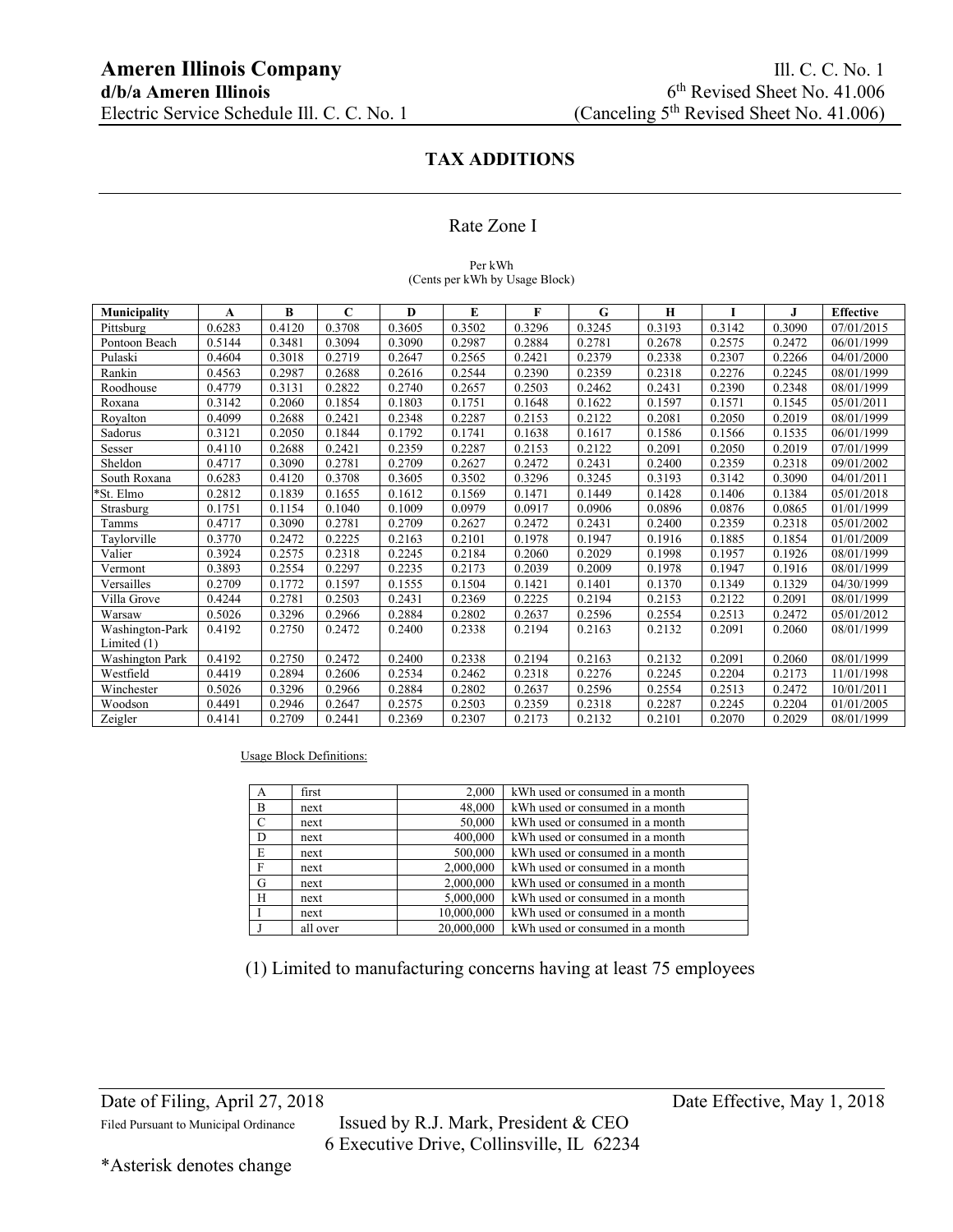### Rate Zone II

### Per kWh (Cents per kWh by Usage Block)

| <b>Municipality</b> | A      | B      | C      | D      | E      | F      | G      | H      |        | J      | <b>Effective</b> |
|---------------------|--------|--------|--------|--------|--------|--------|--------|--------|--------|--------|------------------|
| Armington           | 0.407  | 0.267  | 0.240  | 0.233  | 0.227  | 0.213  | 0.210  | 0.206  | 0.203  | 0.200  | 08/01/1999       |
| Atlanta             | 0.397  | 0.261  | 0.234  | 0.228  | 0.221  | 0.208  | 0.205  | 0.202  | 0.199  | 0.195  | 08/01/1999       |
| Curran              | 0.6283 | 0.4120 | 0.3708 | 0.3605 | 0.3502 | 0.3296 | 0.3245 | 0.3193 | 0.3142 | 0.3090 | 08/01/2013       |
| Deer Creek          | 0.408  | 0.267  | 0.241  | 0.234  | 0.228  | 0.214  | 0.210  | 0.207  | 0.204  | 0.201  | 08/01/1999       |
| Delavan             | 0.404  | 0.265  | 0.239  | 0.232  | 0.226  | 0.212  | 0.209  | 0.205  | 0.202  | 0.199  | 06/01/1999       |
| Grandview           | 0.6283 | 0.4120 | 0.3708 | 0.3605 | 0.3502 | 0.3296 | 0.3245 | 0.3193 | 0.3142 | 0.3090 | 07/01/2010       |
| Henry               | 0.5519 | 0.3619 | 0.3257 | 0.3166 | 0.3076 | 0.2895 | 0.2850 | 0.2805 | 0.2759 | 0.2714 | 06/01/2012       |
| Heyworth            | 0.3152 | 0.2070 | 0.1864 | 0.1813 | 0.1761 | 0.1658 | 0.1627 | 0.1607 | 0.1576 | 0.1555 | 07/01/2005       |
| Homer               | 0.0000 | 0.0000 | 0.0000 | 0.0000 | 0.0000 | 0.0000 | 0.0000 | 0.0000 | 0.0000 | 0.0000 | 01/01/2020       |
| Hopedale            | 0.436  | 0.285  | 0.256  | 0.249  | 0.243  | 0.229  | 0.225  | 0.221  | 0.217  | 0.214  | 08/01/1999       |
| Hopewell            | 0.332  | 0.217  | 0.196  | 0.191  | 0.184  | 0.174  | 0.171  | 0.168  | 0.166  | 0.163  | 07/01/1999       |
| Ivesdale            | 0.6283 | 0.4120 | 0.3708 | 0.3605 | 0.3502 | 0.3296 | 0.3245 | 0.3193 | 0.3142 | 0.3090 | 07/01/2010       |
| Lincoln             | 0.5026 | 0.3296 | 0.2966 | 0.2884 | 0.2802 | 0.2637 | 0.2596 | 0.2554 | 0.2513 | 0.2472 | 10/01/2013       |
| Marquette Hts       | 0.6283 | 0.4120 | 0.3708 | 0.3605 | 0.3502 | 0.3296 | 0.3245 | 0.3193 | 0.3142 | 0.3090 | 01/01/2018       |
| Minier              | 0.415  | 0.273  | 0.245  | 0.238  | 0.232  | 0.218  | 0.214  | 0.211  | 0.208  | 0.204  | 04/01/1999       |
| Peoria              | 0.387  | 0.311  | 0.241  | 0.240  | 0.192  | 0.190  | 0.185  | 0.148  | 0.145  | 0.141  | 10/01/1998       |
| Rochester           | 0.398  | 0.261  | 0.235  | 0.228  | 0.221  | 0.208  | 0.205  | 0.202  | 0.199  | 0.196  | 08/01/1999       |
| San Jose            | 0.385  | 0.253  | 0.228  | 0.221  | 0.215  | 0.202  | 0.199  | 0.196  | 0.193  | 0.190  | 01/01/2000       |
| South Pekin         | 0.379  | 0.248  | 0.224  | 0.217  | 0.211  | 0.199  | 0.196  | 0.193  | 0.190  | 0.186  | 08/01/1999       |
| * Sparland          | 0.6283 | 0.4120 | 0.3708 | 0.3605 | 0.3502 | 0.3296 | 0.3245 | 0.3193 | 0.3142 | 0.3090 | 09/01/2021       |
| Spaulding           | 0.3142 | 0.2060 | 0.1854 | 0.1803 | 0.1751 | 0.1648 | 0.1627 | 0.1597 | 0.1576 | 0.1545 | 10/01/2010       |
| Varna               | 0.420  | 0.276  | 0.248  | 0.241  | 0.235  | 0.220  | 0.217  | 0.213  | 0.210  | 0.207  | 08/01/1999       |
| Yates City          | 0.397  | 0.261  | 0.234  | 0.228  | 0.221  | 0.208  | 0.205  | 0.202  | 0.199  | 0.196  | 08/01/1998       |
|                     |        |        |        |        |        |        |        |        |        |        |                  |
|                     |        |        |        |        |        |        |        |        |        |        |                  |
|                     |        |        |        |        |        |        |        |        |        |        |                  |
|                     |        |        |        |        |        |        |        |        |        |        |                  |
|                     |        |        |        |        |        |        |        |        |        |        |                  |

Usage Block Definitions:

| A             | first    | 2,000      | kWh used or consumed in a month |
|---------------|----------|------------|---------------------------------|
| B             | next     | 48,000     | kWh used or consumed in a month |
| $\mathcal{C}$ | next     | 50,000     | kWh used or consumed in a month |
| D             | next     | 400,000    | kWh used or consumed in a month |
| E             | next     | 500,000    | kWh used or consumed in a month |
| F             | next     | 2,000,000  | kWh used or consumed in a month |
| G             | next     | 2,000,000  | kWh used or consumed in a month |
| H             | next     | 5,000,000  | kWh used or consumed in a month |
|               | next     | 10,000,000 | kWh used or consumed in a month |
|               | all over | 20,000,000 | kWh used or consumed in a month |

Date of Filing, August 27, 2021 Date Effective, September 1, 2021

Pursuant to Municipal Ordinance Issued by R.J. Mark, President & CEO 10 Executive Drive, Collinsville, IL 62234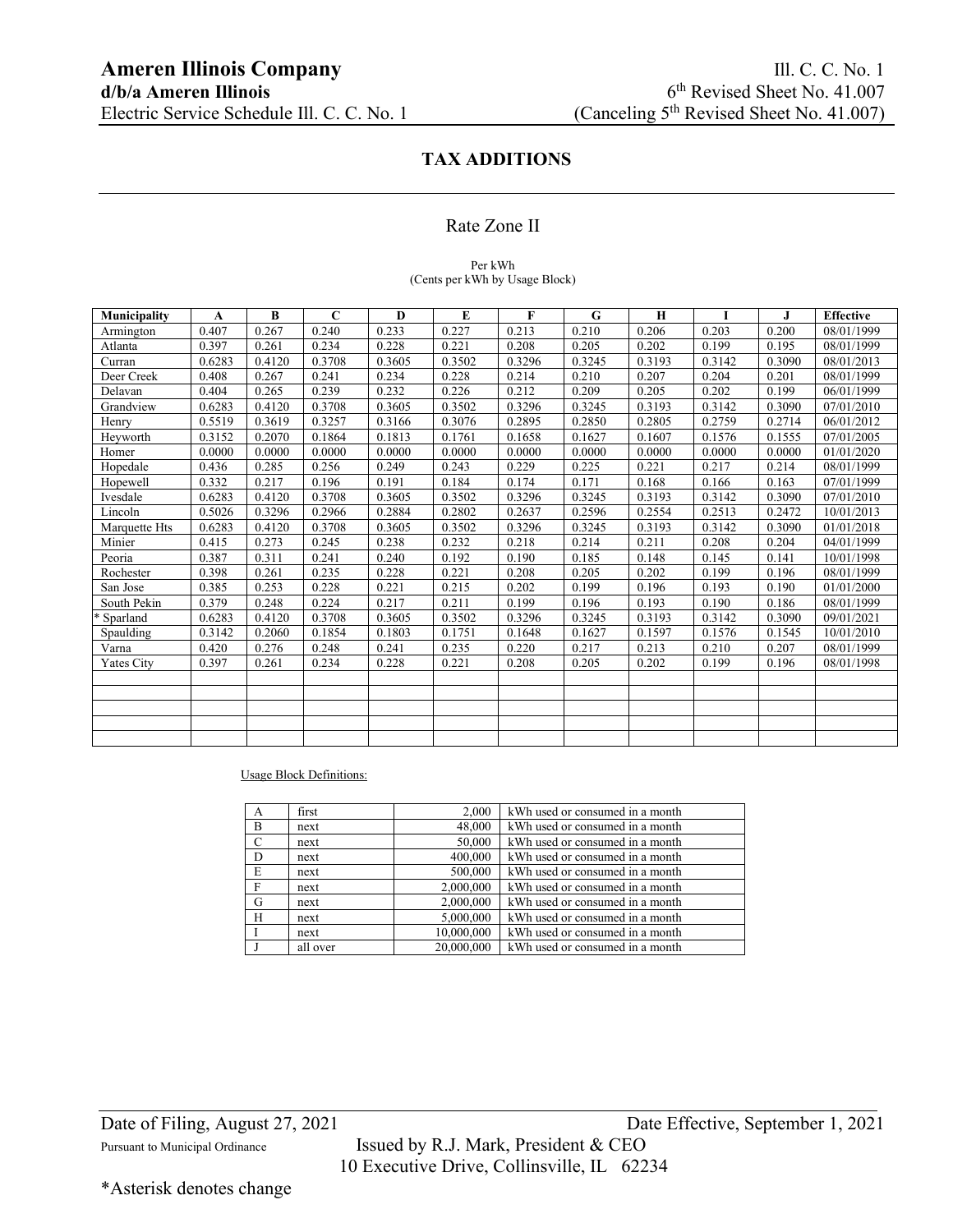### Rate Zone III

### Per kWh (Cents per kWh by Usage Block)

| Name of          |        |        |               |        |             |        |        |        |        |        |                      |
|------------------|--------|--------|---------------|--------|-------------|--------|--------|--------|--------|--------|----------------------|
|                  |        |        |               |        |             |        |        |        |        |        |                      |
| Municipality     | A      | B      | $\mathcal{C}$ | D      | $\mathbf E$ | F      | G      | H      |        |        | Effective            |
| Alexis           | 0.4421 | 0.2898 | 0.2609        | 0.2536 | 0.2464      | 0.2319 | 0.2282 | 0.2246 | 0.2210 | 0.2174 | 08/01/2008           |
| Arlington        | 0.6283 | 0.4120 | 0.3708        | 0.3605 | 0.3502      | 0.3296 | 0.3245 | 0.3193 | 0.3142 | 0.3090 | 01/01/2016           |
| Ava              | 0.5324 | 0.3491 | 0.3142        | 0.3055 | 0.2967      | 0.2792 | 0.2749 | 0.2706 | 0.2662 | 0.2618 | 08/01/1998           |
| Baldwin          | 0.5369 | 0.3522 | 0.3169        | 0.3081 | 0.2993      | 0.2817 | 0.2773 | 0.2728 | 0.2685 | 0.2641 | 08/12/1998           |
| Belgium          | 0.6283 | 0.4120 | 0.3708        | 0.3605 | 0.3502      | 0.3296 | 0.3245 | 0.3193 | 0.3142 | 0.3090 | 07/01/2018           |
| Belleville       | 0.5289 | 0.3904 | 0.3565        | 0.3168 | 0.2765      | 0.2763 | 0.2762 | 0.2761 | 0.2760 | 0.2758 | 05/15/2002           |
| Benld            | 0.6283 | 0.4120 | 0.3708        | 0.3605 | 0.3502      | 0.3296 | 0.3245 | 0.3193 | 0.3142 | 0.3090 | 08/01/2014           |
| Bethalto         | 0.6283 | 0.4120 | 0.3708        | 0.3605 | 0.3502      | 0.3296 | 0.3245 | 0.3193 | 0.3142 | 0.3090 | 10/01/2014           |
| Biggsville       | 0.4442 | 0.2913 | 0.2621        | 0.2549 | 0.2476      | 0.2330 | 0.2294 | 0.2258 | 0.2221 | 0.2185 | 08/01/1998           |
| Bloomington      | 0.4572 | 0.2998 | 0.2699        | 0.2623 | 0.2548      | 0.2399 | 0.2361 | 0.2324 | 0.2287 | 0.2248 | 06/01/2014           |
| Brooklyn         | 0.5571 | 0.3653 | 0.3288        | 0.3196 | 0.3105      | 0.2922 | 0.2877 | 0.2831 | 0.2785 | 0.2740 | $\frac{09}{22}/1998$ |
| Brownstown       | 0.4964 | 0.3255 | 0.2929        | 0.2848 | 0.2767      | 0.2604 | 0.2564 | 0.2522 | 0.2482 | 0.2441 | 07/01/2004           |
| <b>Buffalo</b>   | 0.6049 | 0.3967 | 0.3570        | 0.3471 | 0.3372      | 0.3173 | 0.3124 | 0.3075 | 0.3025 | 0.2975 | 05/01/2001           |
| Bureau           | 0.6283 | 0.4120 | 0.3708        | 0.3605 | 0.3502      | 0.3296 | 0.3245 | 0.3193 | 0.3142 | 0.3090 | 03/01/2011           |
| $\ast$           |        |        |               |        |             |        |        |        |        |        |                      |
| *Cahokia Heights | 0.6283 | 0.4120 | 0.3708        | 0.3605 | 0.3502      | 0.3296 | 0.3245 | 0.3193 | 0.3142 | 0.3090 | 02/01/2022           |
| Cambridge        | 0.2531 | 0.1659 | 0.1494        | 0.1452 | 0.1410      | 0.1328 | 0.1307 | 0.1286 | 0.1265 | 0.1244 | 08/01/1998           |
| Carlock          | 0.5377 | 0.3523 | 0.3172        | 0.3090 | 0.2997      | 0.2822 | 0.2781 | 0.2730 | 0.2688 | 0.2647 | 02/01/2007           |
| Caseyville       | 0.6283 | 0.4120 | 0.3708        | 0.3605 | 0.3502      | 0.3296 | 0.3245 | 0.3193 | 0.3142 | 0.3090 | 03/01/2019           |
| Central City     | 0.5584 | 0.3662 | 0.3296        | 0.3204 | 0.3113      | 0.2929 | 0.2884 | 0.2838 | 0.2792 | 0.2746 | 08/01/1998           |
| Centralia        | 0.5358 | 0.3513 | 0.3162        | 0.3075 | 0.2987      | 0.2811 | 0.2767 | 0.2723 | 0.2679 | 0.2635 | 08/01/1998           |
| $\ast$           |        |        |               |        |             |        |        |        |        |        |                      |
| Cerro Gordo      | 0.6283 | 0.4120 | 0.3708        | 0.3605 | 0.3502      | 0.3296 | 0.3245 | 0.3193 | 0.3142 | 0.3090 | 01/01/2011           |
| Champaign        | 0.2930 | 0.2130 | 0.1964        | 0.1754 | 0.1564      | 0.1412 | 0.1377 | 0.1376 | 0.1375 | 0.1374 | 09/15/1998           |
| Chapin           | 0.5742 | 0.3766 | 0.3389        | 0.3295 | 0.3200      | 0.3012 | 0.2965 | 0.2918 | 0.2871 | 0.2824 | $\sqrt{07/14}/2000$  |
| Cherry           | 0.5763 | 0.3779 | 0.3401        | 0.3306 | 0.3212      | 0.3023 | 0.2976 | 0.2928 | 0.2881 | 0.2835 | 08/01/1998           |
| Chester          | 0.6283 | 0.4120 | 0.3708        | 0.3605 | 0.3502      | 0.3296 | 0.3245 | 0.3193 | 0.3142 | 0.3090 | 09/01/2009           |
| Cisco            | 0.5345 | 0.3505 | 0.3154        | 0.3066 | 0.2979      | 0.2804 | 0.2760 | 0.2716 | 0.2673 | 0.2629 | 10/26/1998           |
| *Coffeen         | 0.6283 | 0.4120 | 0.3708        | 0.3605 | 0.3502      | 0.3296 | 0.3245 | 0.3193 | 0.3142 | 0.3090 | 01/01/2022           |
|                  |        |        |               |        |             |        |        |        |        |        |                      |
|                  |        |        |               |        |             |        |        |        |        |        |                      |
|                  |        |        |               |        |             |        |        |        |        |        |                      |

### Usage Block Definitions:

| A           | first    | 2.000      | kWh used or consumed in a month |
|-------------|----------|------------|---------------------------------|
| B           | next     | 48,000     | kWh used or consumed in a month |
| $\mathbf C$ | next     | 50,000     | kWh used or consumed in a month |
| D           | next     | 400,000    | kWh used or consumed in a month |
| E           | next     | 500,000    | kWh used or consumed in a month |
| F           | next     | 2,000,000  | kWh used or consumed in a month |
| G           | next     | 2,000,000  | kWh used or consumed in a month |
| H           | next     | 5,000,000  | kWh used or consumed in a month |
|             | next     | 10,000,000 | kWh used or consumed in a month |
|             | all over | 20,000,000 | kWh used or consumed in a month |

Filed Pursuant to Municipal Ordinance Issued by R.J. Mark, President & CEO 10 Executive Drive, Collinsville, IL 62234

\*Asterisk denotes change

Date of Filing, January 21, 2022 Date Effective, February 1, 2022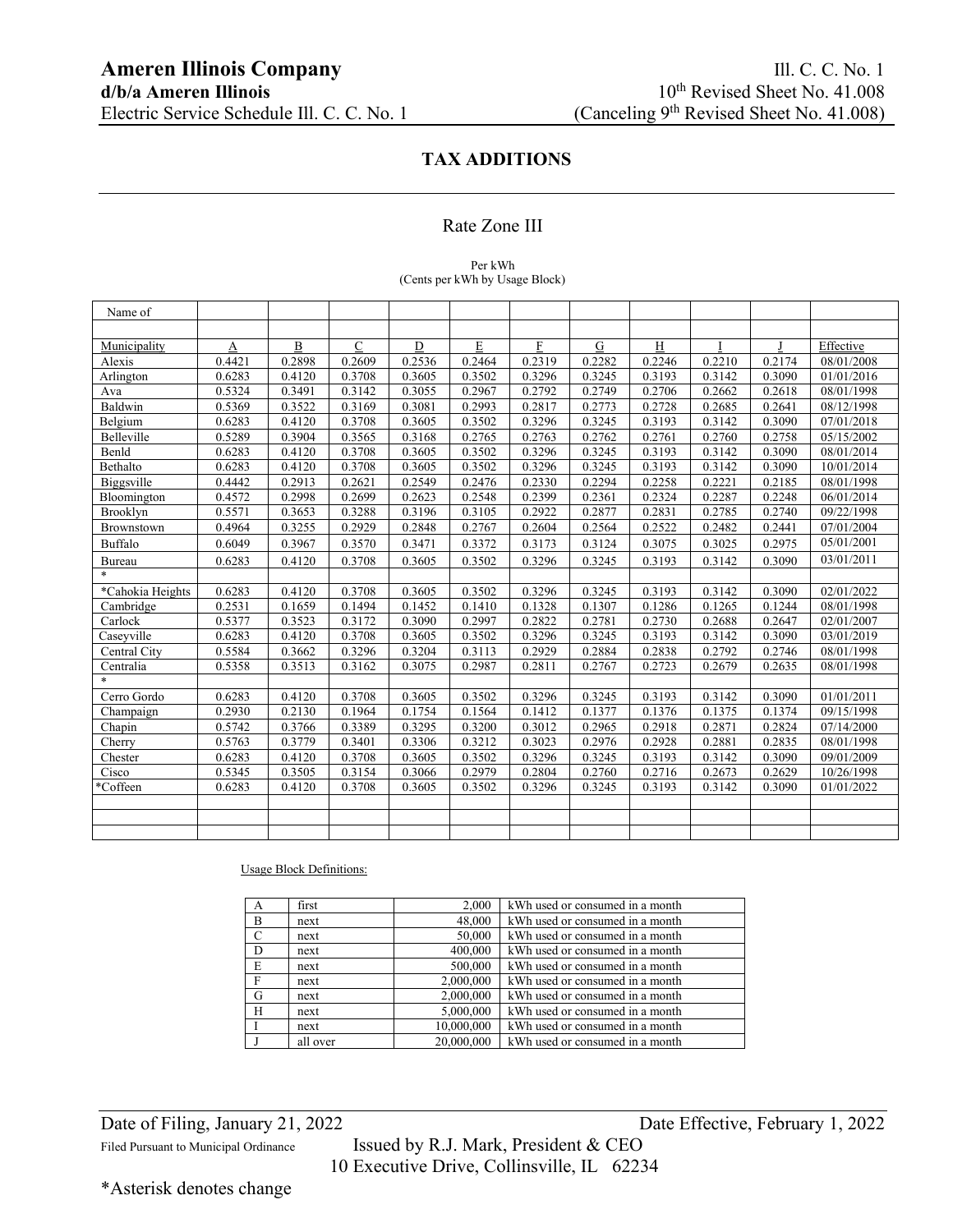### Rate Zone III

#### Per kWh (Cents per kWh by Usage Block)

| Name of          |        |        |             |        |             |        |        |        |        |        |            |
|------------------|--------|--------|-------------|--------|-------------|--------|--------|--------|--------|--------|------------|
| Municipality     | A      | B      | $\mathbf C$ | D      | $\mathbf E$ | F      | G      | H      |        |        | Effective  |
| Colfax           | 0.5779 | 0.3789 | 0.3410      | 0.3316 | 0.3221      | 0.3031 | 0.2984 | 0.2937 | 0.2889 | 0.2842 | 08/01/1998 |
| Collinsville     | 0.5150 | 0.3296 | 0.2966      | 0.2884 | 0.2802      | 0.2637 | 0.2596 | 0.2554 | 0.2513 | 0.2472 | 04/01/2016 |
| Columbia         | 0.4861 | 0.3860 | 0.3770      | 0.3576 | 0.3502      | 0.3296 | 0.3245 | 0.3193 | 0.3142 | 0.3090 | 08/31/1998 |
| Coulterville     | 0.5251 | 0.3443 | 0.3099      | 0.3013 | 0.2927      | 0.2754 | 0.2712 | 0.2669 | 0.2625 | 0.2582 | 01/30/2002 |
| Cutler           | 0.5240 | 0.3436 | 0.3092      | 0.3007 | 0.2921      | 0.2749 | 0.2706 | 0.2663 | 0.2620 | 0.2577 | 08/01/1998 |
| Dalton City      | 0.2260 | 0.1482 | 0.1334      | 0.1297 | 0.1260      | 0.1186 | 0.1167 | 0.1148 | 0.1130 | 0.1111 | 05/25/1998 |
| Dalzell          | 0.6283 | 0.4120 | 0.3708      | 0.3605 | 0.3502      | 0.3296 | 0.3245 | 0.3193 | 0.3142 | 0.3090 | 10/01/2017 |
| Danvers          | 0.5490 | 0.3605 | 0.3245      | 0.3152 | 0.3059      | 0.2884 | 0.2833 | 0.2791 | 0.2750 | 0.2699 | 10/01/2006 |
| Dawson           | 0.5562 | 0.3647 | 0.3283      | 0.3192 | 0.3100      | 0.2918 | 0.2873 | 0.2826 | 0.2781 | 0.2736 | 08/01/1998 |
| *Decatur         | 0.2609 | 0.1709 | 0.1538      | 0.1496 | 0.1453      | 0.1369 | 0.1345 | 0.1324 | 0.1303 | 0.1281 | 01/01/2020 |
| DePue            | 0.5371 | 0.3523 | 0.3170      | 0.3082 | 0.2994      | 0.2818 | 0.2774 | 0.2730 | 0.2686 | 0.2642 | 05/05/1999 |
| Dupo             | 0.6117 | 0.4011 | 0.3610      | 0.3510 | 0.3409      | 0.3208 | 0.3159 | 0.3109 | 0.3058 | 0.3009 | 11/01/2000 |
| DuQuoin          | 0.5214 | 0.3420 | 0.3078      | 0.2992 | 0.2907      | 0.2736 | 0.2692 | 0.2650 | 0.2607 | 0.2565 | 09/22/2000 |
| East Alton       | 0.6283 | 0.4120 | 0.3708      | 0.3605 | 0.3502      | 0.3296 | 0.3245 | 0.3193 | 0.3142 | 0.3090 | 06/01/2010 |
| East Carondelet  | 0.5241 | 0.3436 | 0.3093      | 0.3007 | 0.2921      | 0.2749 | 0.2706 | 0.2664 | 0.2620 | 0.2577 | 05/15/2002 |
| East Galesburg   | 0.3306 | 0.2168 | 0.1951      | 0.1897 | 0.1843      | 0.1735 | 0.1707 | 0.1680 | 0.1653 | 0.1625 | 08/01/1998 |
| East Saint Louis | 0.4048 | 0.2657 | 0.2390      | 0.2318 | 0.2256      | 0.2122 | 0.2091 | 0.2060 | 0.2029 | 0.1988 | 01/19/1999 |
| Edwardsville     | 0.3909 | 0.2564 | 0.2307      | 0.2242 | 0.2178      | 0.2051 | 0.2019 | 0.1987 | 0.1954 | 0.1922 | 08/19/1998 |
| Eldorado         | 0.3311 | 0.2171 | 0.1954      | 0.1900 | 0.1846      | 0.1737 | 0.1710 | 0.1683 | 0.1655 | 0.1628 | 10/15/1999 |
| Ellis Grove      | 0.5335 | 0.3499 | 0.3149      | 0.3061 | 0.2974      | 0.2799 | 0.2755 | 0.2711 | 0.2668 | 0.2624 | 08/01/1998 |
| Ellsworth        | 0.5459 | 0.3584 | 0.3224      | 0.3131 | 0.3039      | 0.2863 | 0.2822 | 0.2771 | 0.2730 | 0.2688 | 09/01/2007 |
| Equality         | 0.5287 | 0.3467 | 0.3120      | 0.3033 | 0.2947      | 0.2773 | 0.2730 | 0.2686 | 0.2643 | 0.2600 | 08/01/1998 |
|                  |        |        |             |        |             |        |        |        |        |        |            |
|                  |        |        |             |        |             |        |        |        |        |        |            |
|                  |        |        |             |        |             |        |        |        |        |        |            |
|                  |        |        |             |        |             |        |        |        |        |        |            |
|                  |        |        |             |        |             |        |        |        |        |        |            |
|                  |        |        |             |        |             |        |        |        |        |        |            |
|                  |        |        |             |        |             |        |        |        |        |        |            |
|                  |        |        |             |        |             |        |        |        |        |        |            |

#### Usage Block Definitions:

| A             | first    | 2,000      | kWh used or consumed in a month |
|---------------|----------|------------|---------------------------------|
| B             | next     | 48,000     | kWh used or consumed in a month |
| $\mathcal{C}$ | next     | 50,000     | kWh used or consumed in a month |
| D             | next     | 400,000    | kWh used or consumed in a month |
| E             | next     | 500,000    | kWh used or consumed in a month |
| F             | next     | 2,000,000  | kWh used or consumed in a month |
| G             | next     | 2,000,000  | kWh used or consumed in a month |
| H             | next     | 5,000,000  | kWh used or consumed in a month |
|               | next     | 10,000,000 | kWh used or consumed in a month |
|               | all over | 20,000,000 | kWh used or consumed in a month |

Date of Filing, December 13, 2019 Date Effective, January 1, 2020

Pursuant to Municipal Ordinance Issued by R.J. Mark, President & CEO 10 Executive Drive, Collinsville, IL 62234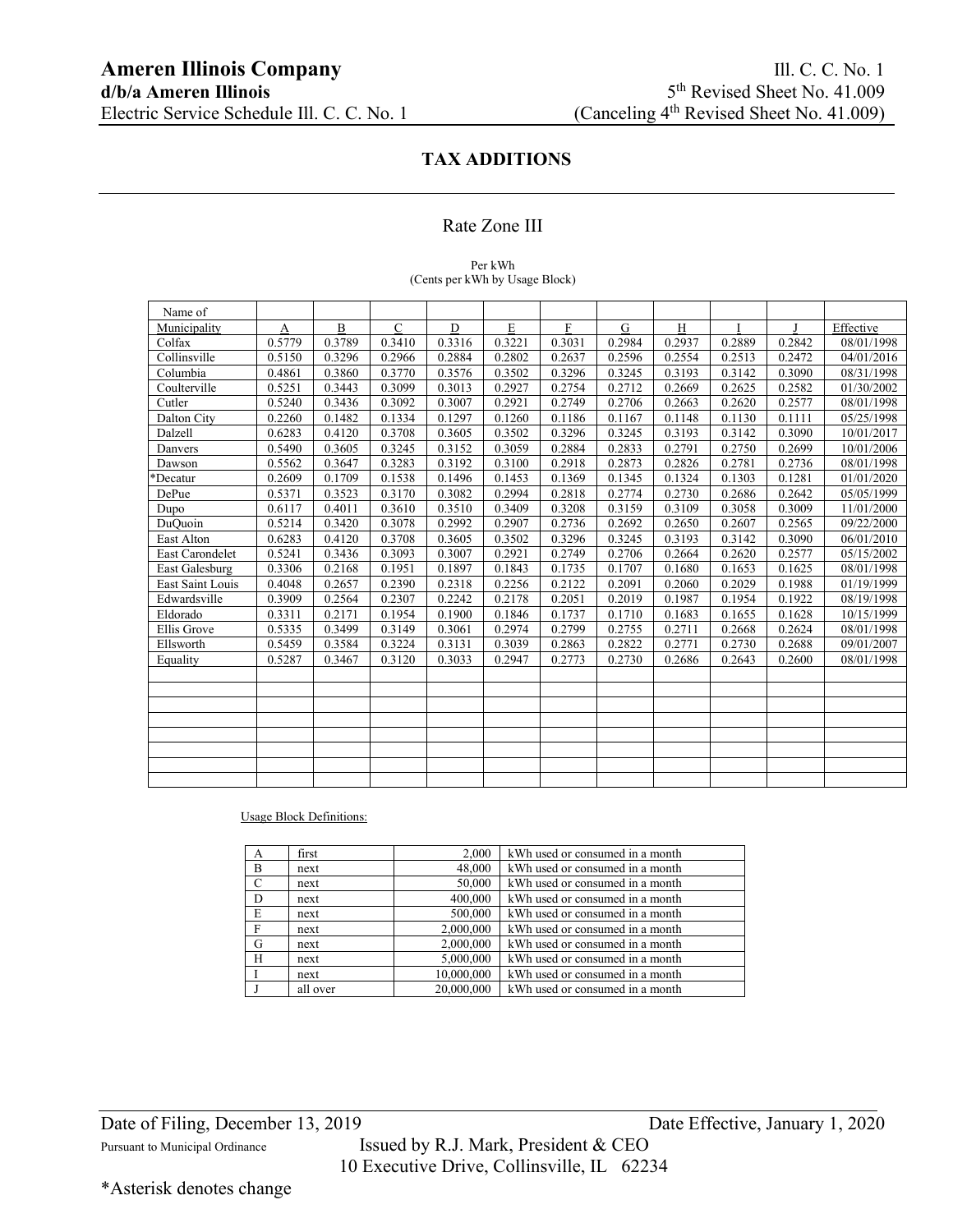### Rate Zone III

#### Per kWh (Cents per kWh by Usage Block)

| Name of          |        |        |             |        |        |        |             |        |        |        |            |
|------------------|--------|--------|-------------|--------|--------|--------|-------------|--------|--------|--------|------------|
| Municipality     | A      | B      | $\mathbf C$ | D      | E      | F      | $\mathbf G$ | H      |        | J      | Effective  |
| Evansville       | 0.5418 | 0.3552 | 0.3197      | 0.3109 | 0.3020 | 0.2842 | 0.2797      | 0.2753 | 0.2709 | 0.2665 | 08/01/1998 |
| Fairview Heights | 0.6283 | 0.4120 | 0.3708      | 0.3605 | 0.3502 | 0.3296 | 0.3245      | 0.3193 | 0.3142 | 0.3090 | 01/01/2021 |
| *Fayetteville    | 0.6283 | 0.4120 | 0.3708      | 0.3605 | 0.3502 | 0.3296 | 0.3245      | 0.3193 | 0.3142 | 0.3090 | 07/01/2022 |
| Fithian          | 0.3462 | 0.2270 | 0.2044      | 0.1987 | 0.1930 | 0.1816 | 0.1788      | 0.1759 | 0.1731 | 0.1703 | 08/01/1998 |
| Flanagan         | 0.3142 | 0.2060 | 0.1854      | 0.1803 | 0.1751 | 0.1648 | 0.1627      | 0.1597 | 0.1576 | 0.1545 | 11/01/2010 |
| Galesburg        | 0.6283 | 0.4120 | 0.3708      | 0.3605 | 0.3502 | 0.3296 | 0.3245      | 0.3193 | 0.3142 | 0.3090 | 01/01/2016 |
| Gillespie        | 0.5621 | 0.3685 | 0.3318      | 0.3225 | 0.3133 | 0.2949 | 0.2903      | 0.2856 | 0.2810 | 0.2765 | 02/10/1999 |
| Goodfield        | 0.5809 | 0.3809 | 0.3428      | 0.3333 | 0.3237 | 0.3047 | 0.2999      | 0.2952 | 0.2905 | 0.2857 | 10/30/1998 |
| Granville        | 0.5604 | 0.3675 | 0.3307      | 0.3216 | 0.3124 | 0.2940 | 0.2894      | 0.2848 | 0.2802 | 0.2756 | 09/01/2016 |
| Greenville       | 0.6283 | 0.4120 | 0.3708      | 0.3605 | 0.3502 | 0.3296 | 0.3245      | 0.3193 | 0.3142 | 0.3090 | 07/01/2012 |
| Gulfport         | 0.5617 | 0.3683 | 0.3315      | 0.3223 | 0.3131 | 0.2947 | 0.2900      | 0.2854 | 0.2809 | 0.2762 | 08/01/1998 |
| Hamel            | 0.5690 | 0.3732 | 0.3358      | 0.3265 | 0.3171 | 0.2985 | 0.2939      | 0.2892 | 0.2845 | 0.2799 | 02/01/2005 |
| Hecker           | 0.4954 | 0.3249 | 0.2924      | 0.2843 | 0.2761 | 0.2599 | 0.2559      | 0.2517 | 0.2477 | 0.2436 | 08/01/1998 |
| Hillsboro        | 0.5191 | 0.3404 | 0.3064      | 0.2979 | 0.2893 | 0.2723 | 0.2681      | 0.2638 | 0.2596 | 0.2553 | 06/22/2001 |
| Hudson           | 0.5658 | 0.3710 | 0.3339      | 0.3247 | 0.3154 | 0.2967 | 0.2921      | 0.2875 | 0.2829 | 0.2782 | 02/10/2003 |
| Illiopolis       | 0.5771 | 0.3784 | 0.3406      | 0.3311 | 0.3217 | 0.3027 | 0.2980      | 0.2932 | 0.2885 | 0.2838 | 05/31/2002 |
| Joy              | 0.6283 | 0.4120 | 0.3708      | 0.3605 | 0.3502 | 0.3296 | 0.3245      | 0.3193 | 0.3142 | 0.3090 | 01/01/2012 |
| Junction City    | 0.6200 | 0.4065 | 0.3659      | 0.3558 | 0.3456 | 0.3253 | 0.3201      | 0.3151 | 0.3100 | 0.3049 | 03/28/2002 |
| Keithsburg       | 0.5496 | 0.3604 | 0.3243      | 0.3154 | 0.3063 | 0.2883 | 0.2839      | 0.2793 | 0.2748 | 0.2703 | 08/01/1998 |
| Kewanee          | 0.3518 | 0.2307 | 0.2076      | 0.2019 | 0.1961 | 0.1846 | 0.1817      | 0.1788 | 0.1759 | 0.1730 | 08/01/1998 |
| Lake Ka-Ho       | 0.4058 | 0.2657 | 0.2390      | 0.2328 | 0.2256 | 0.2132 | 0.2091      | 0.2060 | 0.2029 | 0.1998 | 03/01/2006 |
| LaSalle          | 0.4348 | 0.2851 | 0.2566      | 0.2495 | 0.2424 | 0.2280 | 0.2245      | 0.2209 | 0.2173 | 0.2138 | 08/01/1998 |
| Lebanon          | 0.6283 | 0.4120 | 0.3708      | 0.3605 | 0.3502 | 0.3296 | 0.3245      | 0.3193 | 0.3142 | 0.3090 | 10/01/2016 |
| Lenzburg         | 0.5282 | 0.3464 | 0.3118      | 0.3030 | 0.2944 | 0.2771 | 0.2727      | 0.2684 | 0.2641 | 0.2598 | 08/12/1998 |
| LeRoy            | 0.5516 | 0.3616 | 0.3255      | 0.3164 | 0.3075 | 0.2893 | 0.2848      | 0.2803 | 0.2757 | 0.2712 | 07/01/2000 |
| Livingston       | 0.6283 | 0.4120 | 0.3708      | 0.3605 | 0.3502 | 0.3296 | 0.3245      | 0.3193 | 0.3142 | 0.3090 | 05/01/2016 |
| Mackinaw         | 0.5651 | 0.3705 | 0.3334      | 0.3241 | 0.3150 | 0.2964 | 0.2918      | 0.2872 | 0.2825 | 0.2779 | 08/01/1999 |
| Madison          | 0.5657 | 0.3709 | 0.3338      | 0.3246 | 0.3153 | 0.2967 | 0.2921      | 0.2875 | 0.2828 | 0.2782 | 12/24/1998 |
| Magnolia         | 0.5604 | 0.3675 | 0.3307      | 0.3216 | 0.3124 | 0.2940 | 0.2894      | 0.2848 | 0.2802 | 0.2756 | 08/01/1998 |
|                  |        |        |             |        |        |        |             |        |        |        |            |
|                  |        |        |             |        |        |        |             |        |        |        |            |

### Usage Block Definitions:

| A             | first    | 2,000      | kWh used or consumed in a month |
|---------------|----------|------------|---------------------------------|
| B             | next     | 48,000     | kWh used or consumed in a month |
| $\mathcal{C}$ | next     | 50,000     | kWh used or consumed in a month |
| D             | next     | 400,000    | kWh used or consumed in a month |
| E             | next     | 500,000    | kWh used or consumed in a month |
| $\mathbf{F}$  | next     | 2,000,000  | kWh used or consumed in a month |
| G             | next     | 2,000,000  | kWh used or consumed in a month |
| H             | next     | 5,000,000  | kWh used or consumed in a month |
|               | next     | 10,000,000 | kWh used or consumed in a month |
|               | all over | 20,000,000 | kWh used or consumed in a month |

Filed Pursuant to Municipal Ordinance Issued by R.J. Mark, President & CEO 10 Executive Drive, Collinsville, IL 62234

Date of Filing, June 14, 2022 Date Effective, July 1, 2022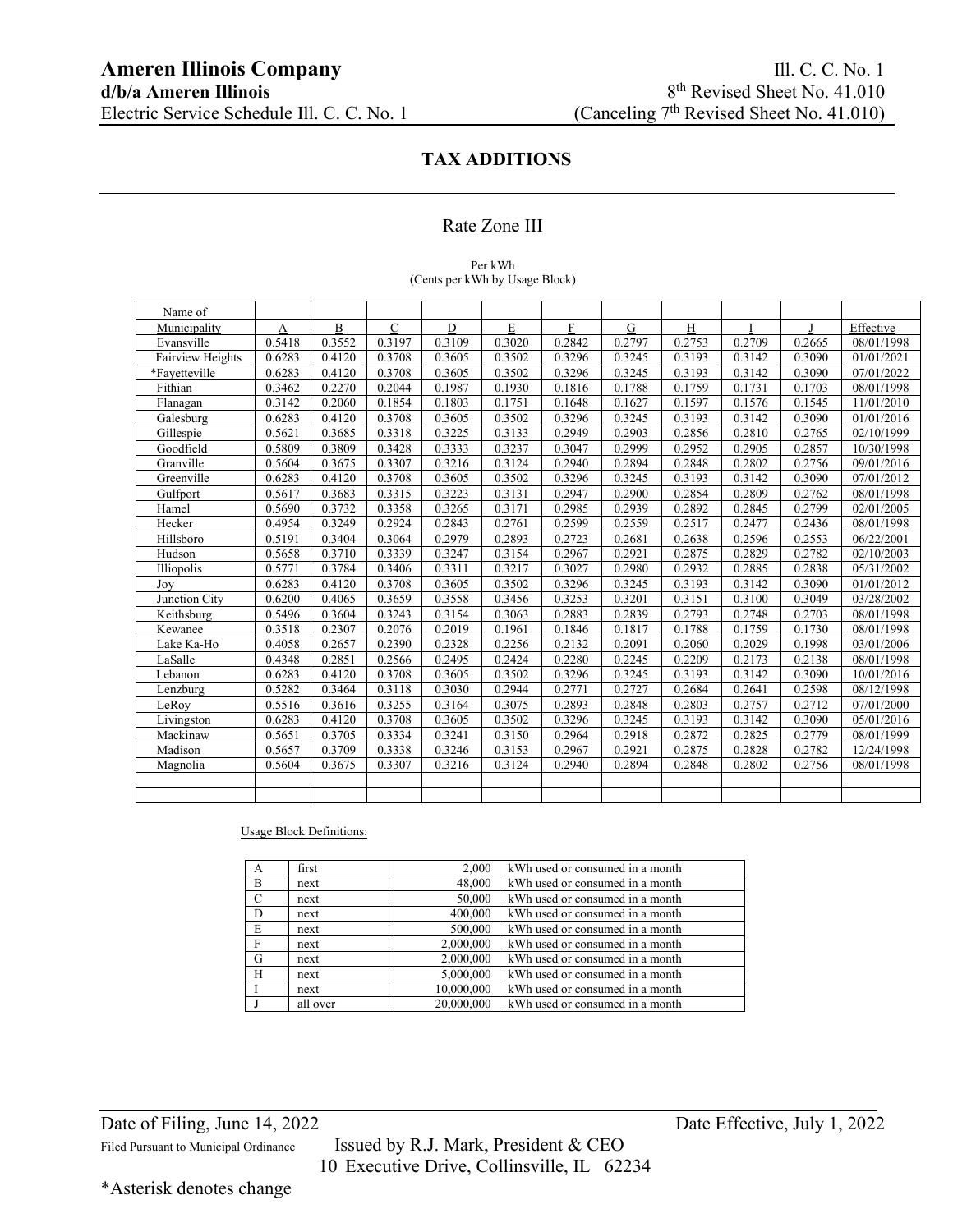### Rate Zone III

#### Per kWh (Cents per kWh by Usage Block)

| Name of         |        |        |              |             |        |             |           |        |        |        |            |
|-----------------|--------|--------|--------------|-------------|--------|-------------|-----------|--------|--------|--------|------------|
| Municipality    | A      | B      | $\mathsf{C}$ | $\mathbf D$ | E      | $\mathbf F$ | ${\bf G}$ | $\,$ H |        |        | Effective  |
| Mahomet         | 0.5622 | 0.3686 | 0.3318       | 0.3225      | 0.3133 | 0.2949      | 0.2903    | 0.2857 | 0.2811 | 0.2765 | 08/01/1998 |
| Mansfield       | 0.6283 | 0.4120 | 0.3708       | 0.3605      | 0.3502 | 0.3296      | 0.3245    | 0.3193 | 0.3142 | 0.3090 | 01/01/2016 |
| Marissa         | 0.6283 | 0.4120 | 0.3708       | 0.3605      | 0.3502 | 0.3296      | 0.3245    | 0.3193 | 0.3142 | 0.3090 | 04/01/2019 |
| Maroa           | 0.5157 | 0.3381 | 0.3044       | 0.2959      | 0.2875 | 0.2706      | 0.2664    | 0.2621 | 0.2579 | 0.2536 | 11/01/2015 |
| Marseilles      | 0.6283 | 0.4120 | 0.3708       | 0.3605      | 0.3502 | 0.3296      | 0.3245    | 0.3193 | 0.3142 | 0.3090 | 04/01/2010 |
| Maryville       | 0.4573 | 0.2999 | 0.2700       | 0.2624      | 0.2549 | 0.2399      | 0.2362    | 0.2325 | 0.2287 | 0.2250 | 06/11/1999 |
| Mascoutah       | 0.4759 | 0.3121 | 0.2812       | 0.2730      | 0.2657 | 0.2503      | 0.2462    | 0.2421 | 0.2379 | 0.2338 | 08/01/1999 |
| McNabb          | 0.6283 | 0.4120 | 0.3708       | 0.3605      | 0.3502 | 0.3296      | 0.3245    | 0.3193 | 0.3142 | 0.3090 | 11/01/2015 |
| Mechanicsburg   | 0.6283 | 0.4120 | 0.3708       | 0.3605      | 0.3502 | 0.3296      | 0.3245    | 0.3193 | 0.3142 | 0.3090 | 01/01/2010 |
| Mt. Clare       | 0.5326 | 0.3493 | 0.3144       | 0.3056      | 0.2968 | 0.2794      | 0.2750    | 0.2707 | 0.2663 | 0.2619 | 12/17/1999 |
| Monmouth        | 0.2199 | 0.1442 | 0.1298       | 0.1262      | 0.1226 | 0.1154      | 0.1136    | 0.1118 | 0.1100 | 0.1082 | 05/01/2020 |
| Mt. Olive       | 0.6283 | 0.4120 | 0.3708       | 0.3605      | 0.3502 | 0.3296      | 0.3245    | 0.3193 | 0.3142 | 0.3090 | 01/01/2018 |
| Mt. Zion        | 0.3104 | 0.2440 | 0.2439       | 0.2438      | 0.2437 | 0.2436      | 0.2435    | 0.2434 | 0.2433 | 0.2432 | 09/04/1998 |
| Mulberry Grove  | 0.2678 | 0.1751 | 0.1576       | 0.1535      | 0.1494 | 0.1401      | 0.1380    | 0.1360 | 0.1339 | 0.1318 | 09/01/2005 |
| Naplate         | 0.3499 | 0.2294 | 0.2065       | 0.2007      | 0.1950 | 0.1835      | 0.1807    | 0.1778 | 0.1749 | 0.1721 | 08/12/1998 |
| New Athens      | 0.3161 | 0.2073 | 0.1865       | 0.1814      | 0.1762 | 0.1658      | 0.1633    | 0.1607 | 0.1581 | 0.1554 | 08/01/1998 |
| Newark          | 0.5357 | 0.3512 | 0.3161       | 0.3074      | 0.2986 | 0.2810      | 0.2767    | 0.2722 | 0.2678 | 0.2635 | 08/25/1998 |
| Normal          | 0.5432 | 0.3563 | 0.3206       | 0.3117      | 0.3028 | 0.2850      | 0.2806    | 0.2760 | 0.2716 | 0.2672 | 08/01/1998 |
| North Henderson | 0.4670 | 0.3063 | 0.2756       | 0.2680      | 0.2604 | 0.2449      | 0.2412    | 0.2373 | 0.2336 | 0.2297 | 10/26/1998 |
| North Utica     | 0.5225 | 0.3426 | 0.3084       | 0.2998      | 0.2912 | 0.2741      | 0.2698    | 0.2655 | 0.2612 | 0.2570 | 08/01/1998 |
| *O'Fallon       | 0.5265 | 0.3453 | 0.3108       | 0.3021      | 0.2934 | 0.2762      | 0.2719    | 0.2676 | 0.2633 | 0.2589 | 01/01/2022 |
| Old Shawneetown | 0.1739 | 0.1140 | 0.1026       | 0.0998      | 0.0969 | 0.0913      | 0.0898    | 0.0884 | 0.0869 | 0.0855 | 12/08/2000 |
|                 |        |        |              |             |        |             |           |        |        |        |            |
|                 |        |        |              |             |        |             |           |        |        |        |            |
|                 |        |        |              |             |        |             |           |        |        |        |            |
|                 |        |        |              |             |        |             |           |        |        |        |            |
|                 |        |        |              |             |        |             |           |        |        |        |            |
|                 |        |        |              |             |        |             |           |        |        |        |            |
|                 |        |        |              |             |        |             |           |        |        |        |            |

Usage Block Definitions:

| А             | first    | 2,000      | kWh used or consumed in a month |
|---------------|----------|------------|---------------------------------|
| B             | next     | 48,000     | kWh used or consumed in a month |
| $\mathcal{C}$ | next     | 50,000     | kWh used or consumed in a month |
| D             | next     | 400,000    | kWh used or consumed in a month |
| E             | next     | 500,000    | kWh used or consumed in a month |
| F             | next     | 2,000,000  | kWh used or consumed in a month |
| G             | next     | 2,000,000  | kWh used or consumed in a month |
| H             | next     | 5,000,000  | kWh used or consumed in a month |
|               | next     | 10,000,000 | kWh used or consumed in a month |
|               | all over | 20,000,000 | kWh used or consumed in a month |

Filed Pursuant to Municipal Ordinance Issued by R.J. Mark, President & CEO 10 Executive Drive, Collinsville, IL 62234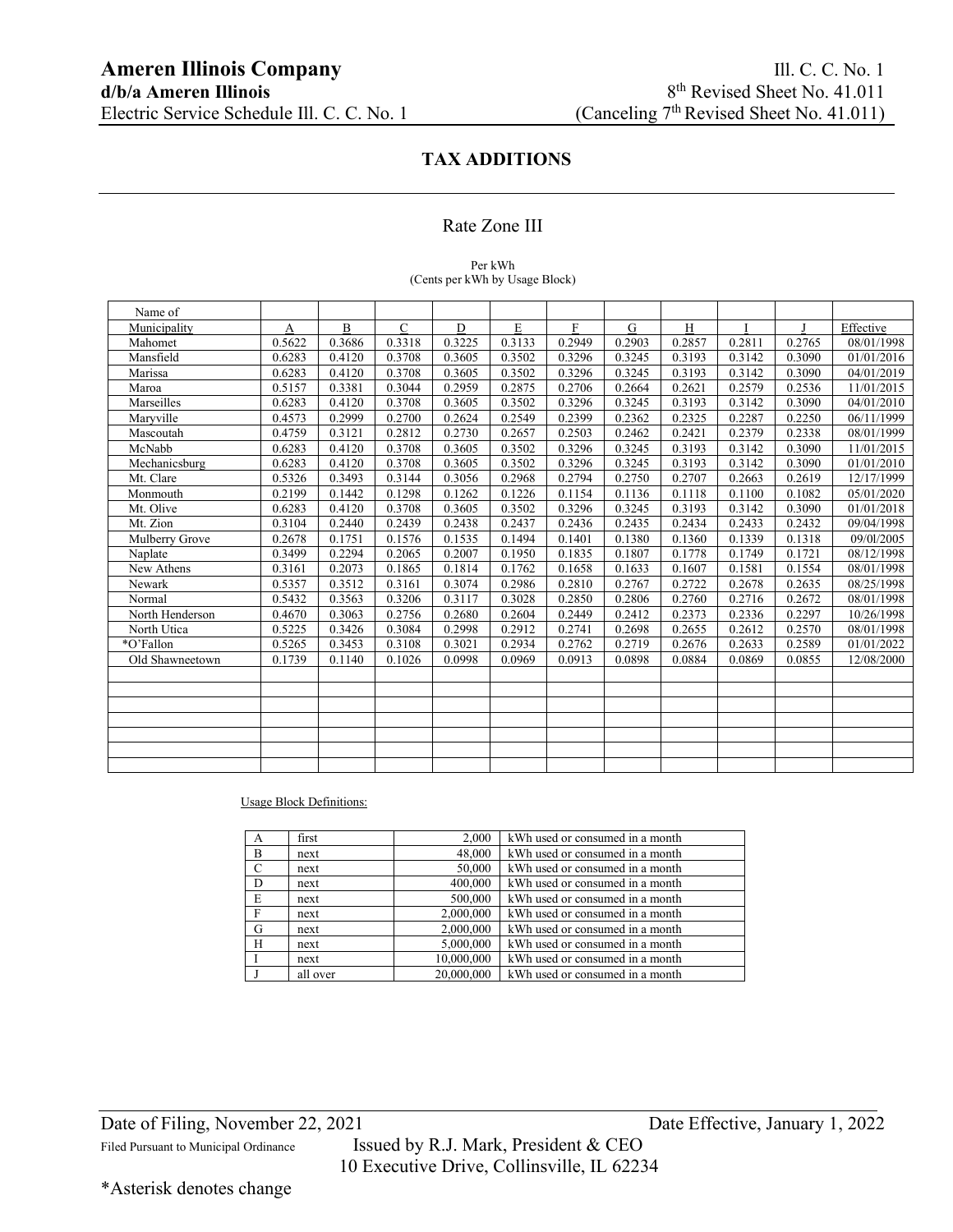### Rate Zone III

#### Per kWh (Cents per kWh by Usage Block)

| Name of           |        |              |              |             |        |        |        |        |        |        |                      |
|-------------------|--------|--------------|--------------|-------------|--------|--------|--------|--------|--------|--------|----------------------|
| Municipality      | A      | $\, {\bf B}$ | $\mathsf{C}$ | $\mathbf D$ | E      | F      | G      | H      |        |        | Effective            |
| Oquawka           | 0.3355 | 0.2200       | 0.1980       | 0.1925      | 0.1869 | 0.1760 | 0.1732 | 0.1705 | 0.1677 | 0.1650 | 08/01/1998           |
| Ottawa            | 0.6056 | 0.3972       | 0.3574       | 0.3475      | 0.3375 | 0.3177 | 0.3127 | 0.3078 | 0.3028 | 0.2979 | 06/29/2000           |
| Panama            | 0.2985 | 0.1957       | 0.1761       | 0.1713      | 0.1663 | 0.1566 | 0.1542 | 0.1517 | 0.1492 | 0.1468 | 07/29/2003           |
| Patoka            | 0.6283 | 0.4120       | 0.3708       | 0.3605      | 0.3502 | 0.3296 | 0.3245 | 0.3193 | 0.3142 | 0.3090 | 01/01/2016           |
| Percy             | 0.5224 | 0.3426       | 0.3083       | 0.2997      | 0.2912 | 0.2741 | 0.2698 | 0.2655 | 0.2612 | 0.2570 | 06/10/2003           |
| Pontoon Beach     | 0.5144 | 0.3481       | 0.3094       | 0.3090      | 0.2987 | 0.2884 | 0.2781 | 0.2678 | 0.2575 | 0.2472 | 05/12/1999           |
| Prairie Du Rocher | 0.5475 | 0.3591       | 0.3231       | 0.3142      | 0.3052 | 0.2873 | 0.2827 | 0.2783 | 0.2738 | 0.2692 | 08/12/1998           |
| Richview          | 0.5376 | 0.3526       | 0.3172       | 0.3085      | 0.2996 | 0.2820 | 0.2776 | 0.2732 | 0.2688 | 0.2644 | 03/23/1999           |
| Ridgway           | 0.5493 | 0.3602       | 0.3241       | 0.3152      | 0.3062 | 0.2882 | 0.2837 | 0.2791 | 0.2747 | 0.2702 | 08/01/1998           |
| Roxana            | 0.3142 | 0.2060       | 0.1854       | 0.1803      | 0.1751 | 0.1648 | 0.1622 | 0.1597 | 0.1571 | 0.1545 | 05/01/2011           |
| *Ruma             | 0.6283 | 0.4120       | 0.3708       | 0.3605      | 0.3502 | 0.3296 | 0.3245 | 0.3193 | 0.3142 | 0.3090 | $\frac{07}{01/2022}$ |
| St. Jacob         | 0.5432 | 0.4039       | 0.3708       | 0.3605      | 0.3502 | 0.3296 | 0.3245 | 0.3193 | 0.3142 | 0.3090 | 09/28/1998           |
| Sawyerville       | 0.5660 | 0.3712       | 0.3340       | 0.3248      | 0.3155 | 0.2969 | 0.2923 | 0.2877 | 0.2830 | 0.2784 | 06/10/2003           |
| Schram City       | 0.5522 | 0.3620       | 0.3259       | 0.3168      | 0.3078 | 0.2896 | 0.2851 | 0.2806 | 0.2760 | 0.2715 | 03/16/1999           |
| Seatonville       | 0.4522 | 0.2966       | 0.2668       | 0.2596      | 0.2524 | 0.2369 | 0.2338 | 0.2297 | 0.2256 | 0.2225 | 12/01/2006           |
| Shawneetown       | 0.5338 | 0.3501       | 0.3151       | 0.3063      | 0.2976 | 0.2801 | 0.2756 | 0.2713 | 0.2669 | 0.2625 | 08/01/1998           |
| Sheridan          | 0.6283 | 0.4120       | 0.3708       | 0.3605      | 0.3502 | 0.3296 | 0.3245 | 0.3193 | 0.3142 | 0.3090 | 07/01/2009           |
| Shiloh            | 0.5284 | 0.3465       | 0.3118       | 0.3031      | 0.2945 | 0.2772 | 0.2728 | 0.2685 | 0.2642 | 0.2599 | 08/01/1998           |
| Smithton          | 0.5344 | 0.3504       | 0.3154       | 0.3066      | 0.2979 | 0.2804 | 0.2759 | 0.2716 | 0.2672 | 0.2629 | 08/25/1998           |
| Swansea           | 0.4202 | 0.2750       | 0.2482       | 0.2410      | 0.2338 | 0.2204 | 0.2173 | 0.2132 | 0.2101 | 0.2070 | 09/01/2006           |
|                   |        |              |              |             |        |        |        |        |        |        |                      |
|                   |        |              |              |             |        |        |        |        |        |        |                      |
|                   |        |              |              |             |        |        |        |        |        |        |                      |
|                   |        |              |              |             |        |        |        |        |        |        |                      |
|                   |        |              |              |             |        |        |        |        |        |        |                      |
|                   |        |              |              |             |        |        |        |        |        |        |                      |
|                   |        |              |              |             |        |        |        |        |        |        |                      |
|                   |        |              |              |             |        |        |        |        |        |        |                      |

Usage Block Definitions:

| A             | first    | 2,000      | kWh used or consumed in a month |
|---------------|----------|------------|---------------------------------|
| B             | next     | 48,000     | kWh used or consumed in a month |
| $\mathcal{C}$ | next     | 50,000     | kWh used or consumed in a month |
| D             | next     | 400,000    | kWh used or consumed in a month |
| E             | next     | 500,000    | kWh used or consumed in a month |
| F             | next     | 2,000,000  | kWh used or consumed in a month |
| G             | next     | 2,000,000  | kWh used or consumed in a month |
| H             | next     | 5,000,000  | kWh used or consumed in a month |
|               | next     | 10,000,000 | kWh used or consumed in a month |
|               | all over | 20,000,000 | kWh used or consumed in a month |

Filed Pursuant to Municipal Ordinance Issued by R.J. Mark, President & CEO 10 Executive Drive, Collinsville, IL 62234